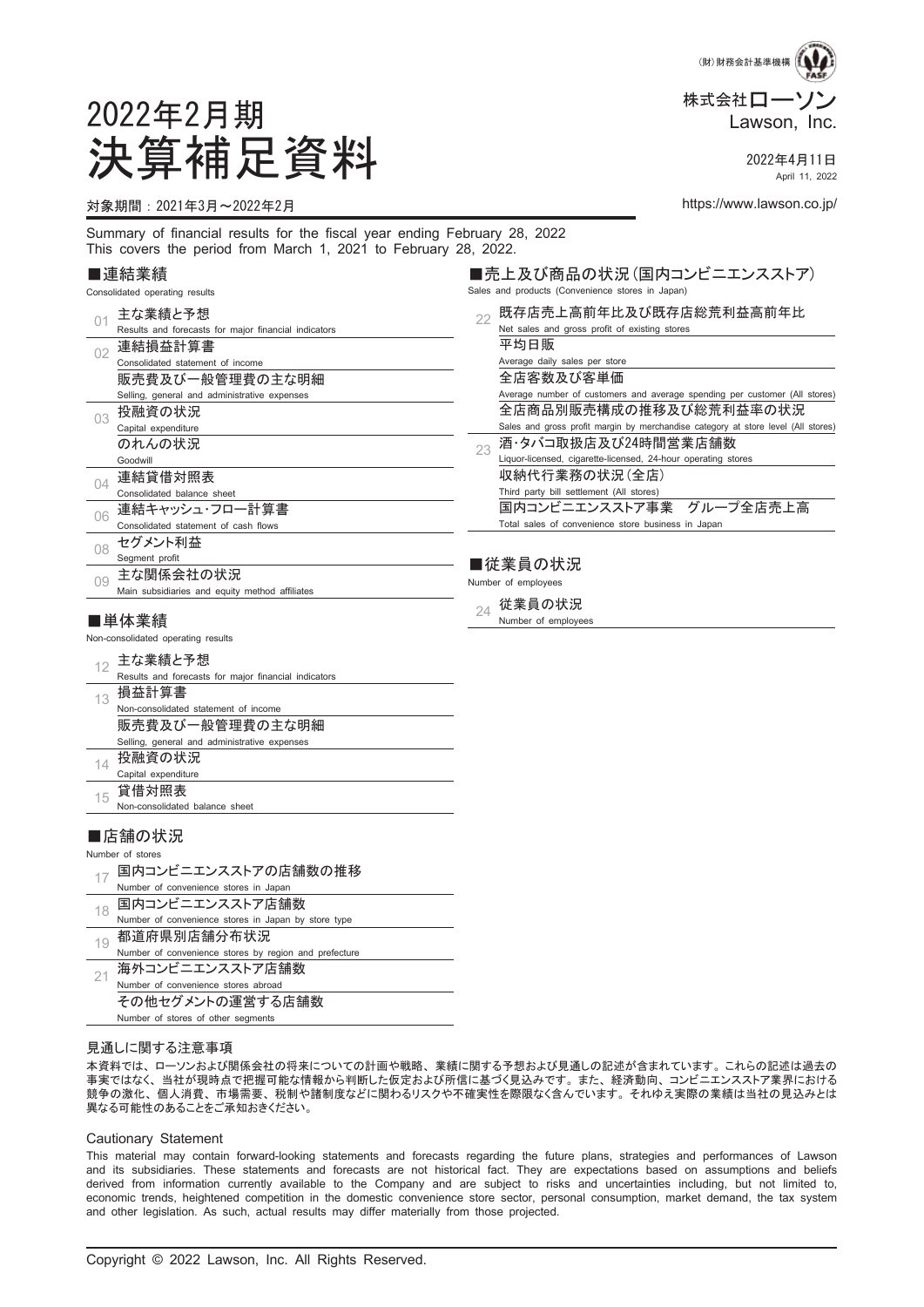#### ■主な業績と予想 Results and forecasts for major financial indicators

|                                                                                                           | 2020年度/FY2020                               |        | 2021年度/FY2021                               |          | 2022年度(計画)/FY2022 (Forecast)*3                |        |                                               |        |
|-----------------------------------------------------------------------------------------------------------|---------------------------------------------|--------|---------------------------------------------|----------|-----------------------------------------------|--------|-----------------------------------------------|--------|
|                                                                                                           | 通期/Full year                                |        | 通期/Full year                                |          | 第2四半期累計期間/1H                                  |        | 通期計画/Full year                                |        |
|                                                                                                           | $2020.3.1 - 2021.2.28$<br>金額/Amount 前年比/YoY |        | $2021.3.1 - 2022.2.28$<br>金額/Amount 前年比/YoY |          | 2022. 3. 1 - 2022. 8. 31<br>金額/Amount 前年比/YoY |        | 2022. 3. 1 - 2023. 2. 28<br>金額/Amount 前年比/YoY |        |
| チェーン全店売上高 (百万円) *1<br>Net sales of all convenience stores (millions of yen)                               | 2, 349, 704                                 | 93.7%  | 2, 442, 732                                 | 104.0%   | 1, 270, 000                                   | 103.5% | 2, 570, 000                                   | 105.2% |
| 加盟店売上高(百万円)<br>Net sales of franchised stores (millions of yen)                                           | 2, 133, 611                                 | 93.6%  | 2, 215, 046                                 | 103.8%   |                                               |        |                                               |        |
| 直営店売上高(百万円)<br>Net sales of company-operated stores (millions of yen)                                     | 216, 093                                    | 95.4%  | 227,686                                     | 105.4%   |                                               |        |                                               |        |
| 営業総収入 (百万円) *2<br>Gross operating revenue (millions of yen)                                               | 666,001                                     | 91.2%  | 698, 371                                    | 104.9%   | 510,000                                       | 146.2% | 1, 024, 000                                   | 146.6% |
| 営業総利益 (百万円)<br>Operating gross profit (millions of yen)                                                   | 477, 559                                    | 91.1%  | 498, 633                                    | 104.4%   |                                               |        |                                               |        |
| (対チェーン全店売上高比)<br>(Operating gross profit on Net sales of all convenience stores)                          | 20.3%                                       |        | 20.4%                                       |          |                                               |        |                                               |        |
| 販売費及び一般管理費 (百万円)<br>Selling, general and administrative expenses (millions of yen)                        | 436, 682                                    | 94.6%  | 451, 537                                    | 103.4%   |                                               |        |                                               |        |
| (対チェーン全店売上高比)<br>(Selling, general and administrative expenses<br>on Net sales of all convenience stores) | 18.6%                                       |        | 18.5%                                       |          |                                               |        |                                               |        |
| 営業利益 (百万円) Operating income (millions of yen)                                                             | 40.876                                      | 64.9%  | 47.096                                      | 115.2%   | 27,500                                        | 103.0% | 53.000                                        | 112.5% |
| (対チェーン全店売上高比)<br>(Operating income on Net sales of all convenience stores)                                | 1.7%                                        |        | 1.9%                                        |          |                                               |        |                                               |        |
| 経常利益 (百万円) Ordinary income (millions of yen)                                                              | 37,610                                      | 66.7%  | 47, 571                                     | 126.5%   | 26,000                                        | 93.4%  | 48,500                                        | 102.0% |
| 親会社株主に帰属する当期純利益 (百万円)<br>Profit attributable to owners of parent<br>(millions of yen)                     | 8,689                                       | 43.2%  | 17,900                                      | 206.0%   | 13,500                                        | 77.6%  | 22,000                                        | 122.9% |
| 1株当たり当期純利益 (円) Profit per share (yen)                                                                     |                                             | 86.84  |                                             | 178.87   | 134.90                                        |        | 219.84 *4                                     |        |
| 純資産 (百万円) Net assets (millions of yen)                                                                    | 272, 931                                    |        |                                             | 278, 473 |                                               |        |                                               |        |
| 総資産 (百万円) Total assets (millions of yen)                                                                  | 1, 365, 430                                 |        | 1, 337, 245                                 |          |                                               |        | $\equiv$                                      |        |
| 1株当たり純資産 (円) Net assets per share (yen)                                                                   | 2, 674. 53                                  |        | 2, 726.97                                   |          |                                               |        | $\overline{\phantom{0}}$                      |        |
| 総資産当期純利益率 ROA                                                                                             |                                             | 0.6%   |                                             | 1.3%     |                                               |        | ÷                                             |        |
| 自己資本当期純利益率 ROE                                                                                            |                                             | 3.2%   |                                             | 6.6%     | $\overline{\phantom{0}}$                      |        | $\overline{\phantom{0}}$                      |        |
| 流動比率 Current ratio                                                                                        |                                             | 90.0%  |                                             | 94.7%    | $\equiv$                                      |        | ÷,                                            |        |
| 固定比率 Fixed ratio                                                                                          |                                             | 252.1% |                                             | 245.4%   | $\equiv$                                      |        | L.                                            |        |
| 自己資本比率 Shareholders' equity ratio                                                                         |                                             | 19.6%  |                                             | 20.4%    |                                               |        |                                               |        |
| 配当性向(連結)Payout ratio (consolidated)                                                                       |                                             | 172.7% |                                             | 83.9%    |                                               |        | $\overline{\phantom{0}}$                      |        |

(注)

\*1 チェーン全店売上高は、 (株)ローソン単体および連結子会社を対象とし、 国内コンビニエンスストア事業、 海外事業および成城石井事業の店舗売上 高等の合計を記載しています。 なお、 成城石井事業については直営の成城石井店舗のみを集計しております。

\*2 営業総収入は直営店売上高、 加盟店からの収入等の合計です。

\*3 2022年度(計画)は、 「収益認識に関する会計基準(企業会計基準第29号2020年3月31日)」 適用後の数値です。

\*4 計画の1株当たり当期純利益に関しては、 2022年2月28日現在の期末発行済株式数を用いて算出しております。

Notes:

\*2 The gross operating revenue is a sum of total sales of company-operated stores, income from franchised stores and others.

\*3 Forecast for the fiscal year ending February 28, 2023 is based on figures after applying the " Accounting Standard for Revenue Recognition" (ASBJ Statement No. 29, March 31, 2020).

\*4 Forecasted profit per share is calculated based on the number of outstanding shares as of February 28, 2022.

<sup>\*1</sup> The net sales of all convenience stores include Lawson, Inc. and its consolidated subsidiaries.Therefore, it is a sum of total sales of domestic convenience stores business, overseas business and Seijo Ishii business. In addition, for Seijo Ishii business, it is a total of its company-operated stores.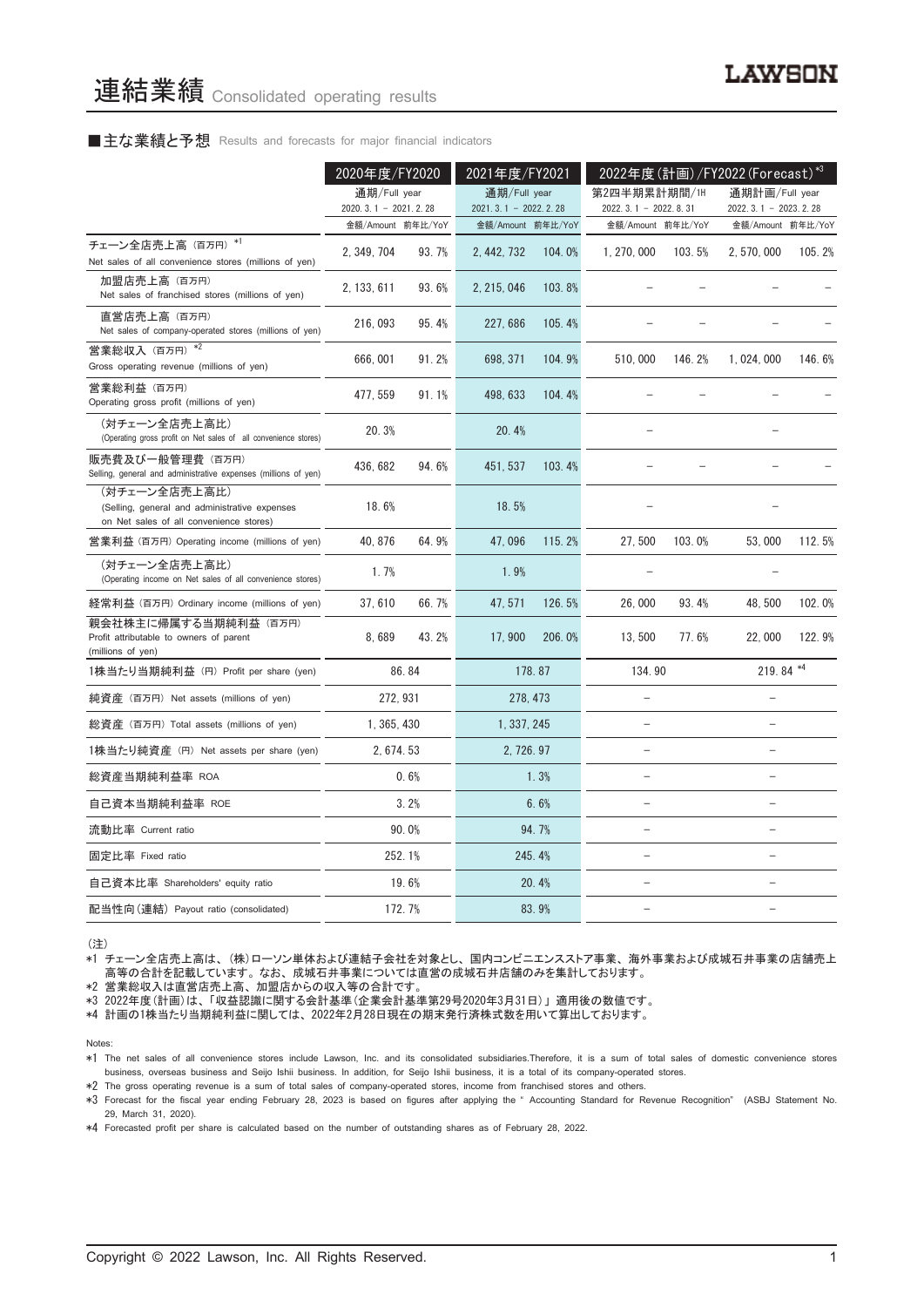# 連結業績 Consolidated operating results

## ■連結損益計算書 Consolidated statement of income

|                                                                     |                        | 2020年度/FY2020 |                        | 2021年度/FY2021 |                     |
|---------------------------------------------------------------------|------------------------|---------------|------------------------|---------------|---------------------|
|                                                                     | $2020.3.1 - 2021.2.28$ |               | $2021.3.1 - 2022.2.28$ |               | Increase (Decrease) |
|                                                                     | 百万円/Millions of yen    | 前年比/YoY       | 百万円/Millions of yen    | 前年比/YoY       | 百万円/Millions of yen |
| A. 営業総収入 Gross operating revenue<br>$B + E$                         | 666,001                | 91.2%         | 698.371                | 104.9%        | 32, 369             |
| B. 売上高 Net sales *                                                  | 275.945                | 91.1%         | 292, 237               | 105.9%        | 16, 292             |
| C. 売上原価 Cost of sales                                               | 188, 441               | 91.6%         | 199.738                | 106.0%        | 11, 296             |
| D. 売上総利益 Gross profit<br>$B - C$                                    | 87.503                 | 90.1%         | 92.498                 | 105.7%        | 4,995               |
| E. 営業収入 Operating revenue<br>$F + G$                                | 390.056                | 91.3%         | 406.134                | 104.1%        | 16,077              |
| F. 加盟店からの収入 Income from franchised stores                           | 288, 480               | 91.8%         | 291.802                | 101.2%        | 3,322               |
| G. その他の営業収入 Other operating revenue                                 | 101, 576               | 89.8%         | 114, 331               | 112.6%        | 12, 755             |
| H. 営業総利益 Operating gross profit<br>$A - C = D + E$                  | 477.559                | 91.1%         | 498.633                | 104.4%        | 21,073              |
| I. 販売費及び一般管理費 Selling, general and administrative expenses          | 436, 682               | 94.6%         | 451, 537               | 103.4%        | 14,854              |
| J. 営業利益 Operating income<br>$H - I$                                 | 40.876                 | 64.9%         | 47.096                 | 115.2%        | 6,219               |
| 営業外収益 Non-operating income                                          | 4.544                  | 123.1%        | 6.420                  | 141.3%        | 1,875               |
| 営業外費用 Non-operating expenses                                        | 7,810                  | 75.9%         | 5,944                  | 76.1%         | $-1,865$            |
| 経常利益 Ordinary income                                                | 37.610                 | 66.7%         | 47.571                 | 126.5%        | 9,960               |
| 特別利益 Extraordinary income                                           | 6, 232                 |               | 1, 103                 | 17.7%         | $-5, 129$           |
| 特別損失 Extraordinary losses                                           | 25.613                 | 97.8%         | 20.576                 | 80.3%         | $-5,037$            |
| 税金等調整前当期純利益 Profit before income taxes                              | 18.230                 | 60.1%         | 28.098                 | 154.1%        | 9.868               |
| 法人税、住民税及び事業税 Income taxes - current                                 | 9, 197                 | 71.8%         | 11.226                 | 122.1%        | 2,028               |
| 法人税等調整額 Income taxes - deferred                                     | 378                    |               | $-1.160$               |               | $-1,539$            |
| 当期純利益 Profit                                                        | 8.653                  | 43.1%         | 18.032                 | 208.4%        | 9,378               |
| 非支配株主に帰属する当期純利益<br>Profit attributable to non-controlling interests | $-36$                  |               | 131                    |               | 168                 |
| 親会社株主に帰属する当期純利益<br>Profit attributable to owners of parent          | 8.689                  | 43.2%         | 17,900                 | 206.0%        | 9,210               |

(注)

\* 「売上高」 は、 直営店売上高、 Eコマース売上高、 卸売事業売上高等の合計です。

Note:

\* Net sales of company-operated stores, e-commerce business, wholesale business and others.

■販売費及び一般管理費の主な明細 Selling, general and administrative expenses

|                                                          | 2020年度/FY2020       |                        | 2021年度/FY2021       |                        | 前年増減                |
|----------------------------------------------------------|---------------------|------------------------|---------------------|------------------------|---------------------|
|                                                          |                     | $2020.3.1 - 2021.2.28$ |                     | $2021.3.1 - 2022.2.28$ |                     |
|                                                          | 百万円/Millions of yen | 前年比/YoY                | 百万円/Millions of yen | 前年比/YoY                | 百万円/Millions of yen |
| 地代家賃 Rents                                               | 128, 952            | 96.3%                  | 130, 770            | 101.4%                 | 1,818               |
| 人件費 Personnel expenses                                   | 82.206              | 95.0%                  | 84.082              | 102.3%                 | 1.876               |
| 有形固定資産減価償却費 Depreciation of property and store equipment | 62.950              | 101.5%                 | 63.658              | 101.1%                 | 708                 |
| 広告宣伝費 Advertising expenses                               | 22.738              | 76.1%                  | 23.032              | 101.3%                 | 294                 |
| 販売手数料 Sales commission                                   | 37.009              | 84.8%                  | 41.298              | 111.6%                 | 4.288               |
| その他 Other                                                | 102.825             | 97.4%                  | 108.694             | 105.7%                 | 5.868               |
| 合計 Total                                                 | 436, 682            | 94.6%                  | 451.537             | 103.4%                 | 14.854              |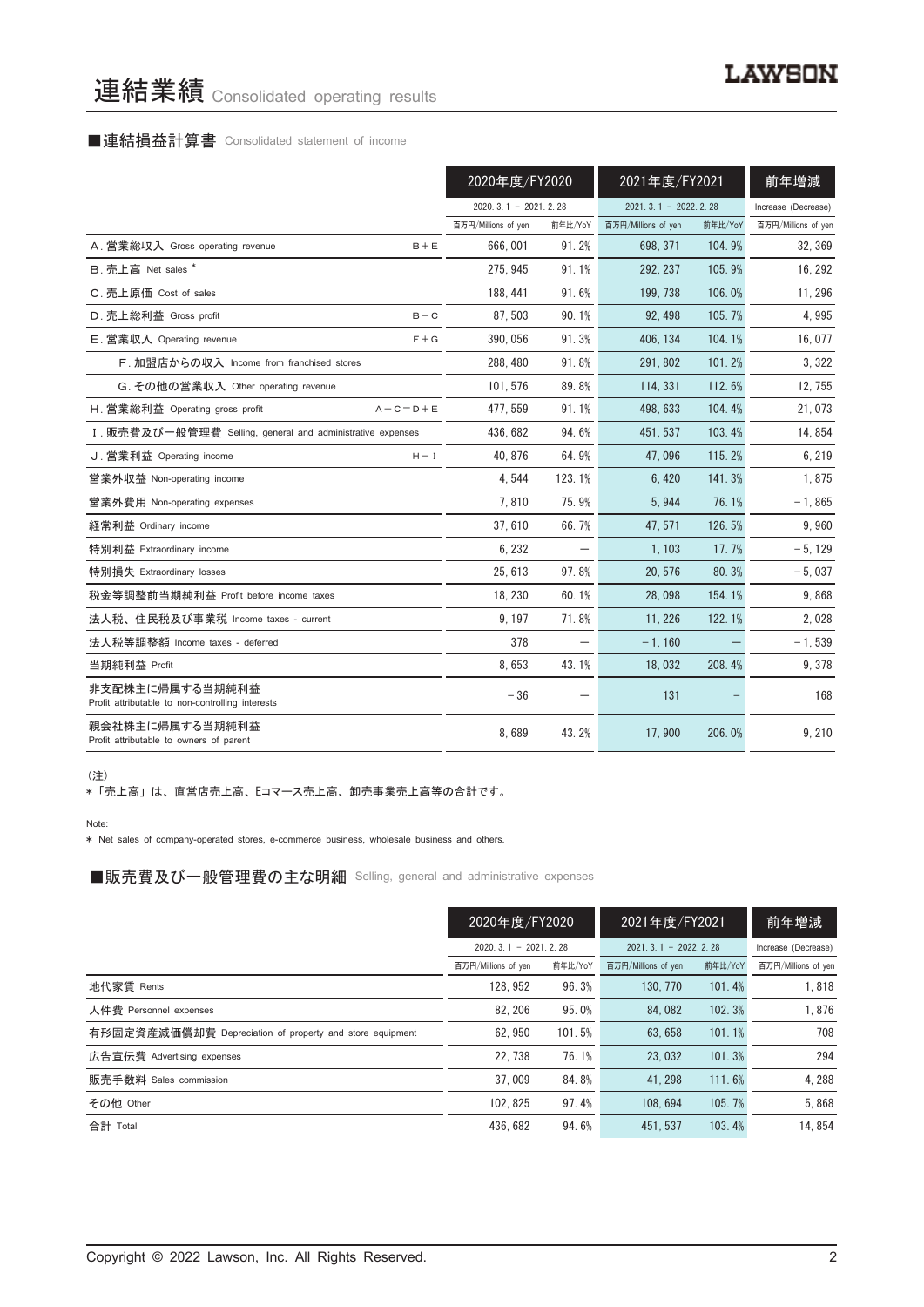#### ■投融資の状況 Capital expenditure

|                                                                | 2020年度/FY2020          | 2021年度/FY2021          | 前年増減                | 2022年度計画                             |
|----------------------------------------------------------------|------------------------|------------------------|---------------------|--------------------------------------|
|                                                                | $2020.3.1 - 2021.2.28$ | $2021.3.1 - 2022.2.28$ | Increase (Decrease) | Forecasts / 2022. 3. 1 - 2023. 2. 28 |
|                                                                | 百万円/Millions of yen    | 百万円/Millions of yen    | 百万円/Millions of yen | 百万円/Millions of yen                  |
| 新店投資 New store investments                                     | 11, 354                | 17, 333                | 5,978               | 23,000                               |
| 既存店投資<br>Existing store investments                            | 9,840                  | 15, 747                | 5,907               | 21,000                               |
| システム関連投資<br>IT-related investments                             | 8,481                  | 8,082                  | $-398$              | 19,000                               |
| その他 Other                                                      | 834                    | 3,828                  | 2,993               | 4,000                                |
| 投資小計 Subtotal                                                  | 30, 510                | 44, 991                | 14, 481             | 67,000                               |
| 出資・融資<br>Investments and advances                              | $-7,344$               | 8,013                  | 15, 357             | 5,000                                |
| リース Leases *                                                   | 25, 671                | 33, 346                | 7,675               | 65,000                               |
| 合計 Total                                                       | 48, 837                | 86, 351                | 37, 514             | 137,000                              |
| 有形固定資産減価償却費<br>Depreciation of property and store<br>equipment | 63,084                 | 63, 777                | 693                 | 69, 300                              |
| 無形固定資産償却費<br>Amortization of intangible assets                 | 17,693                 | 16, 164                | $-1,528$            | 16, 700                              |
| 減価償却費合計<br>Total depreciation and amortization                 | 80, 778                | 79, 942                | $-835$              | 86,000                               |

<sup>(</sup>注)

、一.<br>\* リース債務の返済による支出は、2020年度は50,700百万円、2021年度は49,233百万円です。

\* The amount of repayments of lease obligations (consolidated) is 50,700 millions of yen in fiscal year 2020 and 49,233 millions of yen in fiscal year 2021.

#### ■のれんの状況 Goodwill

|                                                       | 2020年度/FY2020          |         | 2021年度/FY2021              |         | 前年増減                |
|-------------------------------------------------------|------------------------|---------|----------------------------|---------|---------------------|
|                                                       | $2020.3.1 - 2021.2.28$ |         | $2021, 3, 1 - 2022, 2, 28$ |         | Increase (Decrease) |
|                                                       | 百万円/Millions of yen    | 前年比/YoY | 百万円/Millions of yen        | 前年比/YoY | 百万円/Millions of yen |
| のれん償却額<br>Amortization of goodwill                    |                        |         |                            |         |                     |
| 国内コンビニエンスストア事業<br>Domestic convenience store business | 2.179                  | 89.2%   | 1.827                      | 83.9%   | $-351$              |
| 成城石井事業<br>Seijo Ishii business                        | 1.437                  | 100.0%  | 1.437                      | 100.0%  |                     |
| エンタテインメント関連事業<br>Entertainment-related business       | 501                    | 100.0%  | 501                        | 100.0%  |                     |
| 海外事業 Overseas business                                | 53                     | 93.3%   | 62                         | 116.8%  | 9                   |
| 合計 Total                                              | 4.171                  | 94.0%   | 3.829                      | 91.8%   | $-342$              |

|                                                       | 2020年度/FY2020<br>(2021年2月28日現在) |         | 2021年度/FY2021<br>(2022年2月28日現在) |        | 2020年度末からの増減                         |
|-------------------------------------------------------|---------------------------------|---------|---------------------------------|--------|--------------------------------------|
|                                                       | FY2020 (As of 2021.2.28)        |         | FY2021 (As of 2022.2.28)        |        | Increase (Decrease) from 2021. 2. 28 |
|                                                       | 百万円/Millions of yen             | 前年比/YoY | 百万円/Millions of yen<br>前年比/YoY  |        | 百万円/Millions of yen                  |
| 当期末残高<br>Balance of goodwill at end of period         |                                 |         |                                 |        |                                      |
| 国内コンビニエンスストア事業<br>Domestic convenience store business | 11.475                          | 84.0%   | 9.647                           | 84.1%  | $-1.827$                             |
| 成城石井事業<br>Seijo Ishii business                        | 19.521                          | 93.1%   | 18,084                          | 92.6%  | $-1.437$                             |
| エンタテインメント関連事業<br>Entertainment-related business       | 6.683                           | 93.0%   | 6.181                           | 92.5%  | $-501$                               |
| 海外事業 Overseas business                                | 534                             | 91.7%   | 546                             | 102.1% | 11                                   |
| 合計 Total                                              | 38.215                          | 90.2%   | 34.459                          | 90.2%  | $-3.755$                             |

Note: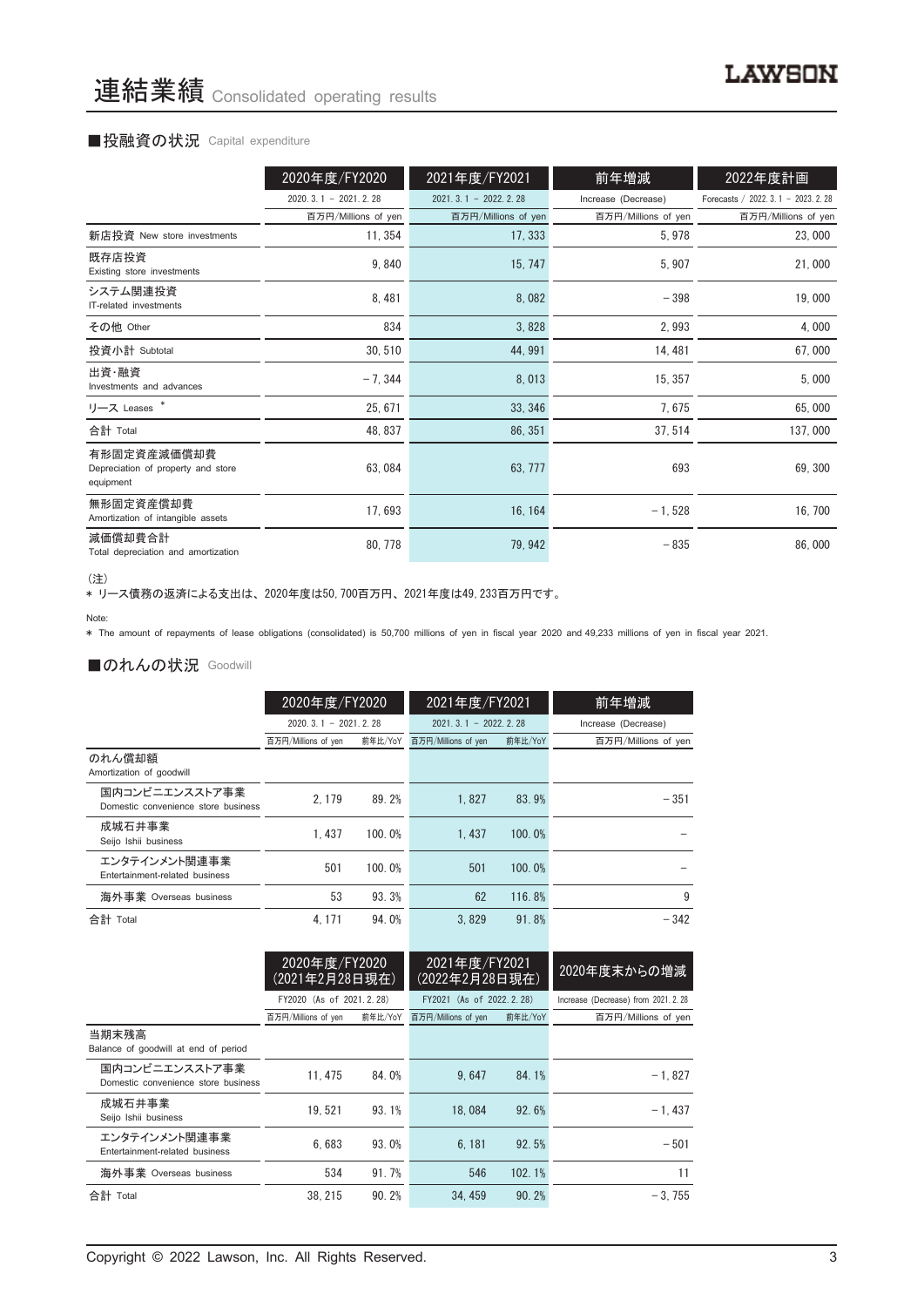#### ■連結貸借対照表 Consolidated balance sheet

|                                                                            | 2020年度<br>(2021年2月28日現在) | 2021年度<br>(2022年2月28日現在) | 2020年度末からの増減                       |
|----------------------------------------------------------------------------|--------------------------|--------------------------|------------------------------------|
|                                                                            | FY2020 (As of 2021.2.28) | FY2021 (As of 2022.2.28) | Increase (Decrease) from 2021.2.28 |
| [資産の部Assets]                                                               | 百万円/Millions of yen      | 百万円/Millions of yen      | 百万円/Millions of yen                |
| 流動資産 Current assets                                                        | 690, 811                 | 667, 627                 | $-23, 184$                         |
| 現金及び預金 Cash and deposits*                                                  | 402, 584                 | 388, 463                 | $-14, 121$                         |
| 加盟店貸勘定 Accounts receivable - due from franchised stores                    | 46, 385                  | 47, 202                  | 817                                |
| リース債権 Lease receivables                                                    | 16, 621                  | 15, 071                  | $-1,550$                           |
| 商品 Merchandise                                                             | 20, 657                  | 22, 128                  | 1, 470                             |
| 未収入金 Accounts receivable - other                                           | 161, 062                 | 146, 443                 | $-14,619$                          |
| その他 Other                                                                  | 43, 519                  | 48, 334                  | 4,815                              |
| 貸倒引当金 Allowance for doubtful accounts                                      | $-20$                    | $-17$                    | 2                                  |
| 固定資産 Non-current assets                                                    | 674, 618                 | 669, 618                 | $-5,000$                           |
| 有形固定資産 Property and store equipment                                        | 367, 640                 | 368, 768                 | 1, 128                             |
| ・建物及び構築物 Buildings and structures                                          | 191, 977                 | 189, 190                 | $-2,787$                           |
| ・工具、器具及び備品 Tools, furniture and fixtures                                   | 19,044                   | 22, 762                  | 3, 717                             |
| ・土地 Land                                                                   | 8,468                    | 8,507                    | 38                                 |
| ・リース資産 Leased assets                                                       | 131.779                  | 124, 978                 | $-6,801$                           |
| ・建設仮勘定 Construction in progress                                            | 1,818                    | 4, 720                   | 2,902                              |
| ・その他 Other                                                                 | 14, 551                  | 18,609                   | 4,058                              |
| 無形固定資産 Intangible assets                                                   | 86, 406                  | 77, 746                  | $-8,660$                           |
| ・ソフトウエア Soffware                                                           | 39,088                   | 34, 884                  | $-4, 204$                          |
| ・のれん Goodwill                                                              | 38, 215                  | 34, 459                  | $-3,755$                           |
| ・商標権 Trademark right                                                       | 8,349                    | 7, 721                   | $-628$                             |
| ・その他 Other                                                                 | 752                      | 680                      | $-72$                              |
| 投資その他の資産 Investments and other assets                                      | 220, 571                 | 223, 103                 | 2,531                              |
| ·投資有価証券 Investment securities                                              | 27, 624                  | 21, 738                  | $-5,886$                           |
| ・長期貸付金 Long-term loans receivable                                          | 40, 621                  | 38, 044                  | $-2,576$                           |
| ・差入保証金 Guarantee deposits                                                  | 103,030                  | 103, 277                 | 246                                |
| ・繰延税金資産 Deferred tax assets                                                | 33, 484                  | 34, 736                  | 1,252                              |
| ・その他 Other                                                                 | 16, 474                  | 26.066                   | 9,592                              |
| ・貸倒引当金 Allowance for doubtful accounts                                     | $-663$                   | $-759$                   | $-96$                              |
| 資産合計 Total assets                                                          | 1, 365, 430              | 1, 337, 245              | $-28, 184$                         |
| 有形固定資産の減価償却累計額<br>Accumulated depreciation of property and store equipment | 385, 891                 | 416.609                  | 30, 717                            |

<sup>(</sup>注)

\* 2022年2月28日現在、 現金及び預金には金融関連事業の350,224百万円が含まれており、 主にATM充填金として使用しております。

Note:

Note:<br>\* The amount of cash and deposits for financial services business as of February 28, 2022 is 350,224 millions of yen, most of which is used for refilling ATMs.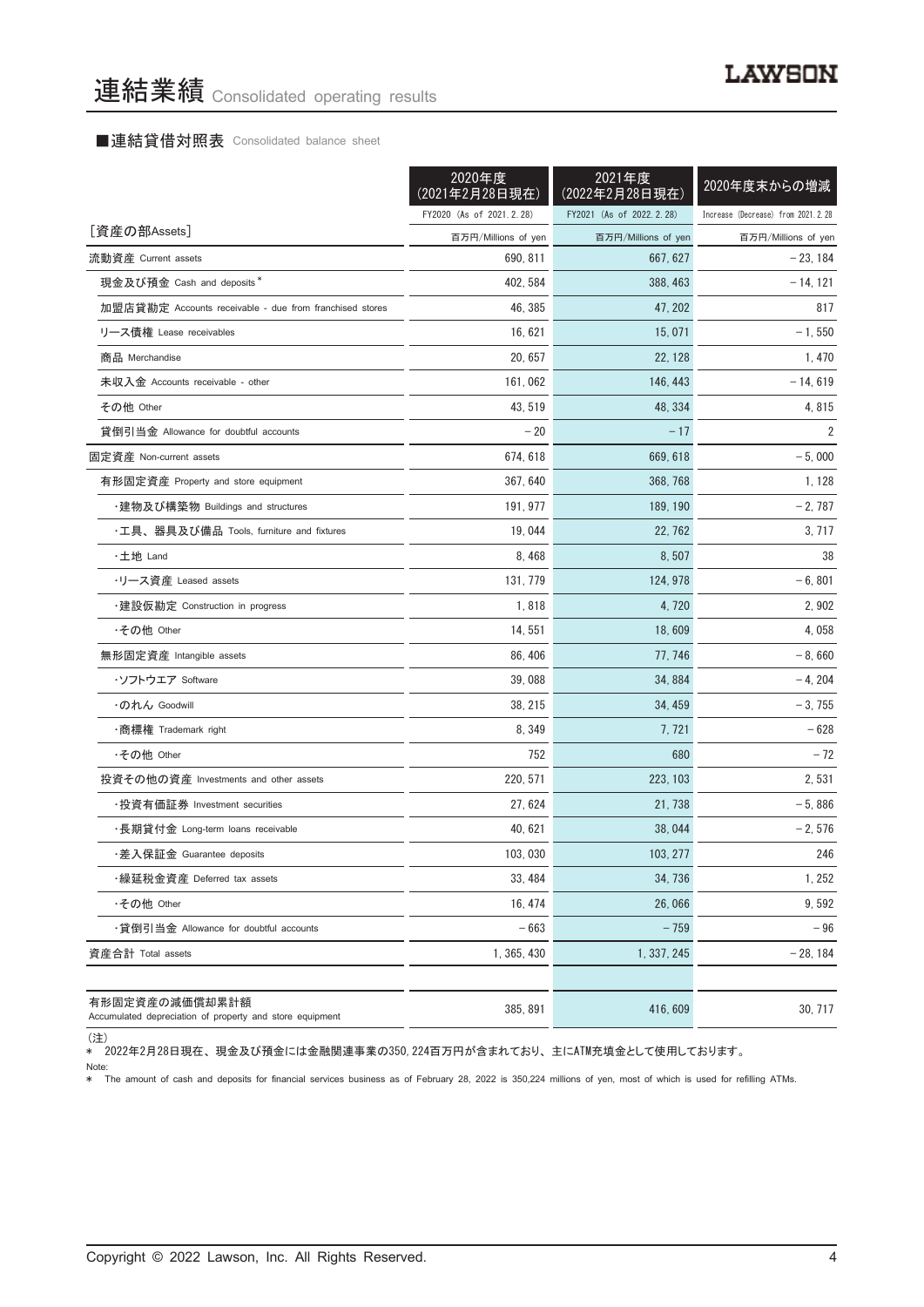## ■連結貸借対照表 Consolidated balance sheet

|                                                                                                                 | 2020年度<br>(2021年2月28日現在) | 2021年度<br>(2022年2月28日現在) | 2020年度末からの増減                       |
|-----------------------------------------------------------------------------------------------------------------|--------------------------|--------------------------|------------------------------------|
|                                                                                                                 | FY2020 (As of 2021.2.28) | FY2021 (As of 2022.2.28) | Increase (Decrease) from 2021.2.28 |
| [負債の部Liabilities]                                                                                               | 百万円/Millions of yen      | 百万円/Millions of yen      | 百万円/Millions of yen                |
| 流動負債 Current liabilities                                                                                        | 767, 754                 | 704, 691                 | $-63,063$                          |
| 買掛金 Accounts payable - trade                                                                                    | 127, 486                 | 125, 681                 | $-1,805$                           |
| 短期借入金 Short-term loans payable*                                                                                 | 42, 320                  | 47, 072                  | 4, 752                             |
| 1年内返済予定の長期借入金<br>Current portion of long-term loans payable                                                     | 100,000                  | 20,000                   | $-80,000$                          |
| リース債務 Lease obligations                                                                                         | 44, 584                  | 45, 955                  | 1,370                              |
| 未払金 Accounts payable - other                                                                                    | 90, 798                  | 90.412                   | $-385$                             |
| 未払法人税等 Income taxes payable                                                                                     | 4,078                    | 7,368                    | 3,289                              |
| 預り金 Deposits received                                                                                           | 246, 110                 | 151,809                  | $-94,300$                          |
| 賞与引当金 Provision for bonuses                                                                                     | 4,818                    | 4,854                    | 36                                 |
| コールマネー Call money*                                                                                              | 40,000                   | 108,000                  | 68,000                             |
| 銀行業における預金 Deposits received for banking business                                                                | 52, 168                  | 91, 420                  | 39, 251                            |
| その他 Other                                                                                                       | 15, 388                  | 12, 117                  | $-3, 271$                          |
| 固定負債 Non-current liabilities                                                                                    | 324, 743                 | 354,080                  | 29, 336                            |
| 長期借入金 Long-term loans payable*                                                                                  | 130,000                  | 160,000                  | 30,000                             |
| リース債務 Lease obligations                                                                                         | 121, 491                 | 118, 445                 | $-3,045$                           |
| 繰延税金負債 Deferred tax liabilities                                                                                 | 485                      | 449                      | $-35$                              |
| 役員退職慰労引当金<br>Provision for retirement benefits to executive officers and audit and<br>supervisory board members | 277                      | 248                      | $-29$                              |
| 退職給付に係る負債 Net defined benefit liability                                                                         | 16, 278                  | 17, 438                  | 1,160                              |
| 資産除去債務 Asset retirement obligations                                                                             | 35,694                   | 36, 622                  | 927                                |
| その他 Other                                                                                                       | 20,516                   | 20, 875                  | 359                                |
| 負債合計 Total liabilities                                                                                          | 1, 092, 498              | 1, 058, 771              | $-33,726$                          |
| [純資産の部Net assets]                                                                                               |                          |                          |                                    |
| 株主資本 Shareholders' equity                                                                                       | 262, 508                 | 265, 327                 | 2,818                              |
| 資本金 Capital stock                                                                                               | 58, 506                  | 58, 506                  |                                    |
| 資本剰余金 Capital surplus                                                                                           | 46, 494                  | 46, 495                  | 0                                  |
| 利益剰余金 Retained earnings                                                                                         | 158, 498                 | 161, 299                 | 2,800                              |
| 自己株式 Treasury shares                                                                                            | $-991$                   | $-973$                   | 17                                 |
| その他の包括利益累計額<br>Accumulated other comprehensive income                                                           | 5, 123                   | 7,563                    | 2,439                              |
| その他有価証券評価差額金<br>Valuation difference on available-for-sale securities                                           | 1,782                    | 1,585                    | $-196$                             |
| 土地再評価差額金 Revaluation reserve for land                                                                           | $-207$                   | $-69$                    | 138                                |
| 為替換算調整勘定 Foreign currency translation adjustments                                                               | 3,684                    | 6, 273                   | 2,589                              |
| 退職給付に係る調整累計額<br>Remeasurements of defined benefit plans                                                         | $-134$                   | $-227$                   | $-92$                              |
| 新株予約権 Subscription rights to shares                                                                             | 333                      | 368                      | 34                                 |
| 非支配株主持分 Non-controlling interests                                                                               | 4,965                    | 5, 213                   | 248                                |
| 純資産合計 Net assets                                                                                                | 272, 931                 | 278, 473                 | 5, 541                             |
| 負債純資産合計 Liabilities and net assets                                                                              | 1, 365, 430              | 1, 337, 245              | $-28, 184$                         |
|                                                                                                                 |                          |                          |                                    |

(注)

\* 2022年2月28日現在、 短期借入金 ・ コールマネー ・ 長期借入金には金融関連事業の242,500百万円が含まれております。

Note: \* The amount of loans payable for financial services business as of February 28, 2022 is 242,500 millions of yen.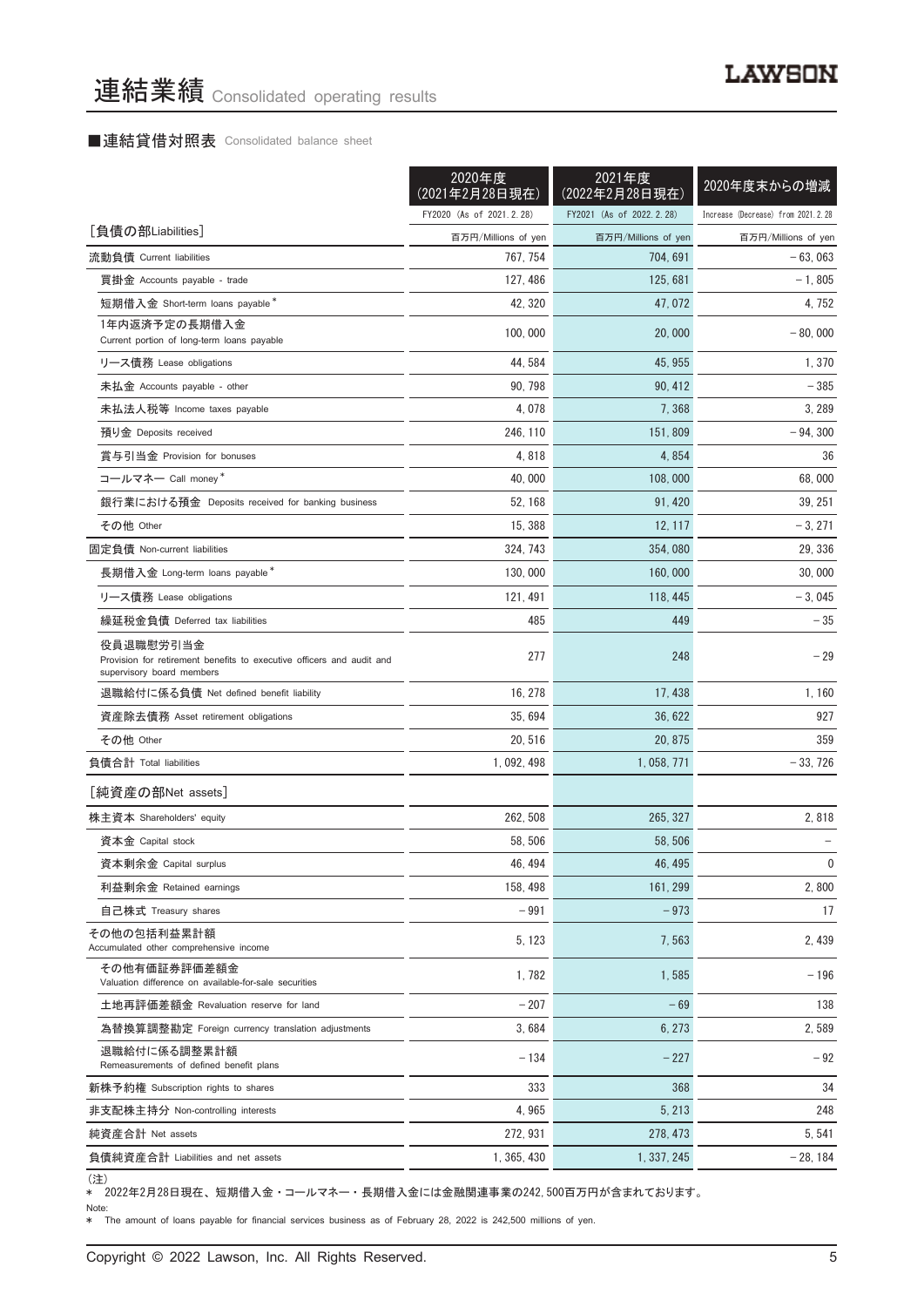■連結キャッシュ・フロー計算書 Consolidated statement of cash flows

|                                                                                          | 2020年度/FY2020          | 2021年度/FY2021          | 前年増減                |  |
|------------------------------------------------------------------------------------------|------------------------|------------------------|---------------------|--|
| I.営業活動によるキャッシュ・フロー                                                                       | $2020.3.1 - 2021.2.28$ | $2021.3.1 - 2022.2.28$ | Increase (Decrease) |  |
| I. Net cash provided by (used in) operating activities                                   | 百万円/Millions of yen    | 百万円/Millions of yen    | 百万円/Millions of yen |  |
| 税金等調整前当期純利益 Profit before income taxes                                                   | 18, 230                | 28,098                 | 9,868               |  |
| 減価償却費 Depreciation and amortization                                                      | 80, 778                | 79, 942                | $-835$              |  |
| 減損損失 Impairment loss                                                                     | 16, 635                | 16,616                 | $-19$               |  |
| 受取利息 Interest income                                                                     | $-730$                 | $-976$                 | $-246$              |  |
| 支払利息 Interest expenses                                                                   | 3,678                  | 3,440                  | $-237$              |  |
| 投資有価証券売却益(マイナスは益)                                                                        |                        |                        |                     |  |
| Loss (gain) on sales of investment securities                                            | $-6.232$               | $-1, 103$              | 5, 129              |  |
| 固定資産除却損 Loss on retirement of non-current assets                                         | 3, 213                 | 1,746                  | - 1.466             |  |
| 売上債権の増減額(マイナスは増加)<br>Decrease (increase) in notes and accounts receivable - trade        | 992                    | $-673$                 | $-1,665$            |  |
| 未収入金の増減額(マイナスは増加)<br>Decrease (increase) in accounts receivable - other                  | $-1,923$               | 15,068                 | 16, 992             |  |
| 仕入債務の増減額(マイナスは減少)<br>Increase (decrease) in notes and accounts payable - trade           | $-1,952$               | $-3,467$               | $-1,514$            |  |
| 未払金の増減額(マイナスは減少)<br>Increase (decrease) in accounts payable - other                      | $-4, 417$              | $-1,450$               | 2,966               |  |
| 預り金の増減額(マイナスは減少)<br>Increase (decrease) in deposits received                             | 53, 013                | $-94, 328$             | $-147, 342$         |  |
| 退職給付に係る負債の増減額(マイナスは減少)<br>Increase (decrease) in net defined benefit liability           | 34                     | 1, 153                 | 1, 118              |  |
| 銀行業におけるコールローンの純増減(マイナスは増加)<br>Net decrease (increase) in call loans for banking business | 10,000                 |                        | $-10,000$           |  |
| 銀行業におけるコールマネーの純増減(マイナスは減少)<br>Net increase (decrease) in call money for banking business | 21,000                 | 68,000                 | 47,000              |  |
| その他 Other - net                                                                          | 51, 512                | 45, 072                | - 6, 439            |  |
| 小計 Subtotal                                                                              | 243, 829               | 157, 138               | $-86,691$           |  |
| 利息の受取額 Interest income received                                                          | 704                    | 982                    | 278                 |  |
| 利息の支払額 Interest expenses paid                                                            | $-3,656$               | $-3,434$               | 222                 |  |
| 法人税等の支払額 Income taxes paid                                                               | $-12,922$              | $-8,042$               | 4,880               |  |
| 営業活動によるキャッシュ・フロー                                                                         |                        |                        |                     |  |
| Net cash provided by (used in) operating activities                                      | 227, 954               | 146, 644               | $-81,309$           |  |
| Ⅱ. 投資活動によるキャッシュ・フロー<br>II. Net cash provided by (used in) investing activities           |                        |                        |                     |  |
| 有価証券の取得による支出 Purchase of securities                                                      | $-5,010$               | $-12,001$              | $-6,990$            |  |
| 有価証券の償還による収入<br>Proceeds from redemption of securities                                   | 10                     | 10,000                 | 9,990               |  |
| 有形固定資産の取得による支出                                                                           |                        | $-39.038$              |                     |  |
| Purchase of property and store equipment                                                 | $-26, 293$             |                        | $-12, 744$          |  |
| 無形固定資産の取得による支出 Purchase of intangible assets                                             | $-8,471$               | $-7,731$               | 739                 |  |
| 投資有価証券の売却による収入<br>Proceeds from sales of investment securities                           | 7,792                  | 6.073                  | $-1,718$            |  |
| 関係会社株式の取得による支出<br>Purchase of shares of subsidiaries and associates                      | $-1,733$               | $-10, 783$             | $-9.049$            |  |
| 長期貸付けによる支出<br>Payments of long-term loans receivable                                     | $-3,675$               | $-2, 352$              | 1, 322              |  |
| 長期貸付金の回収による収入<br>Collection of long-term loans receivable                                | 4,917                  | 4, 772                 | $-144$              |  |
| 差入保証金の差入による支出<br>Payments of guarantee deposits                                          | $-11,832$              | $-11, 122$             | 710                 |  |
| 差入保証金の回収による収入<br>Proceeds from collection of guarantee deposits                          | 16,010                 | 11, 904                | $-4, 106$           |  |
| 長期前払費用の取得による支出<br>Purchase of long-term prepaid expenses                                 | $-380$                 | $-1,045$               | $-664$              |  |
| その他 Other - net                                                                          | $-1, 315$              | $-457$                 | 858                 |  |
| 投資活動によるキャッシュ・フロー<br>Net cash provided by (used in) investing activities                  | $-29,983$              | $-51,781$              | $-21,798$           |  |

Copyright © 2022 Lawson, Inc. All Rights Reserved. 6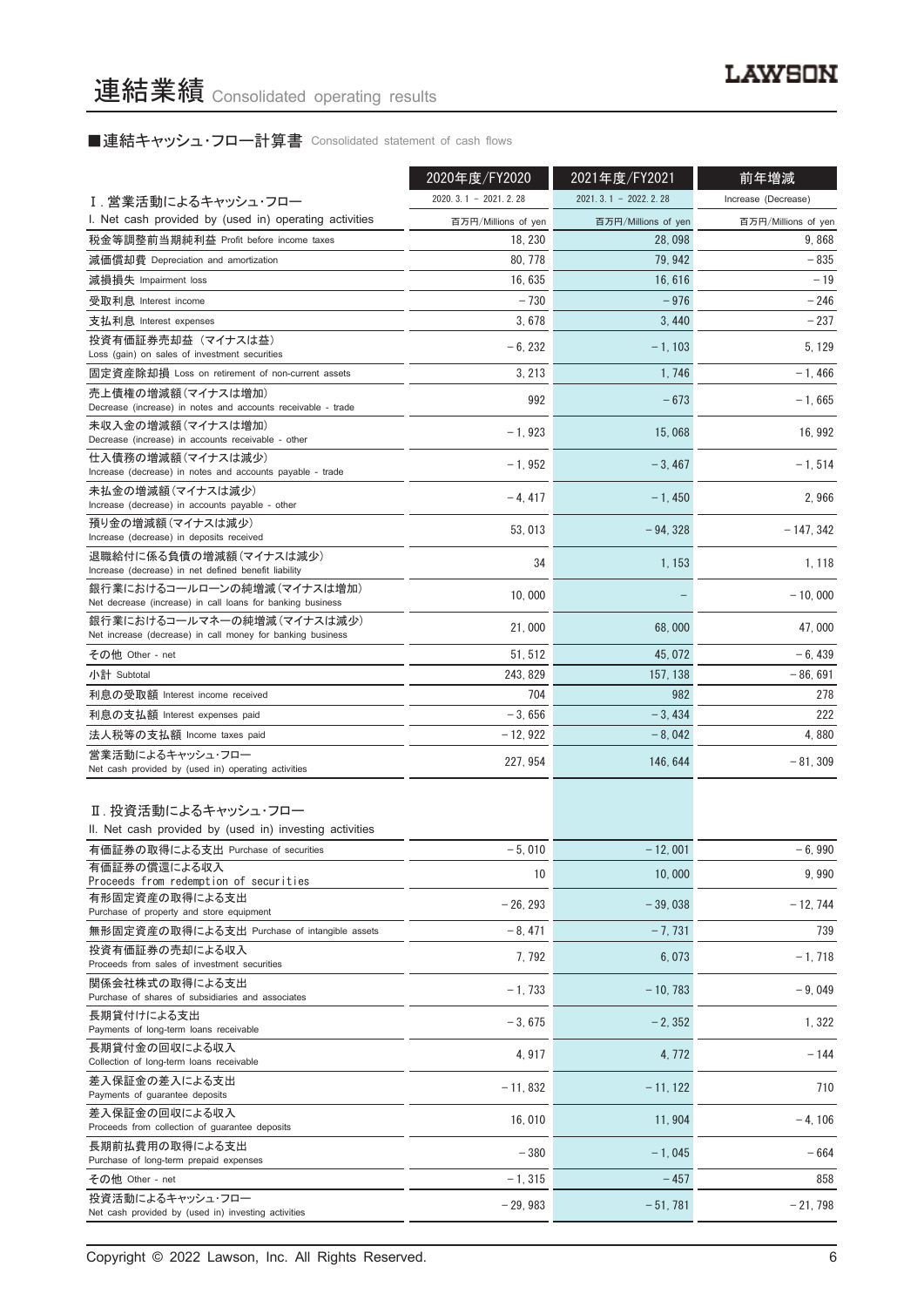#### ■連結キャッシュ・フロー計算書 Consolidated statement of cash flows

|                                                                                                                                           | 2020年度/FY2020          | 2021年度/FY2021          | 前年増減                |
|-------------------------------------------------------------------------------------------------------------------------------------------|------------------------|------------------------|---------------------|
| Ⅲ. 財務活動によるキャッシュ・フロー                                                                                                                       | $2020.3.1 - 2021.2.28$ | $2021.3.1 - 2022.2.28$ | Increase (Decrease) |
| III. Net cash provided by (used in) financing activities                                                                                  | 百万円/Millions of yen    | 百万円/Millions of yen    | 百万円/Millions of yen |
| 短期借入金の純増減額(マイナスは減少)<br>Net increase (decrease) in short-term loans payable                                                                | 2,470                  | 4,752                  | 2, 282              |
| 長期借入れによる収入<br>Proceeds from long-term loans payable                                                                                       |                        | 50,000                 | 50,000              |
| 長期借入金の返済による支出<br>Repayments of long-term loans payable                                                                                    | $-80,000$              | $-100.000$             | $-20,000$           |
| リース債務の返済による支出 Repayments of lease obligations                                                                                             | $-50.700$              | $-49.233$              | 1,467               |
| 非支配株主からの払込みによる収入<br>Proceeds from share issuance to non-controlling shareholders                                                          | 2,622                  |                        | $-2,622$            |
| 配当金の支払額 Cash dividends paid                                                                                                               | $-15.009$              | $-15.010$              | $-0$                |
| その他 Other - net                                                                                                                           | $-25$                  | $-24$                  | $\mathbf{0}$        |
| 財務活動によるキャッシュ・フロー<br>Net cash provided by (used in) financing activities                                                                   | $-140,642$             | $-109, 516$            | 31, 125             |
| Ⅳ. 現金及び現金同等物に係る換算差額<br>IV. Effect of exchange rate change on cash and cash<br>equivalents                                                 | 224                    | 1,941                  | 1,716               |
| V. 現金及び現金同等物の増減額 (マイナスは減少)<br>V. Net increase (decrease) in cash and cash equivalents                                                     | 57, 553                | $-12, 711$             | $-70.265$           |
| Ⅵ. 現金及び現金同等物の期首残高<br>VI. Cash and cash equivalents at beginning of period                                                                 | 343, 583               | 401, 136               | 57, 553             |
| Ⅶ. 非連結子会社との合併に伴う現金及び現金同等<br>物の増加額<br>VII. Increase in cash and cash equivalents resulting from<br>merger with unconsolidated subsidiaries |                        | 19                     | 19                  |
| Ⅲ. 現金及び現金同等物の期末残高 *<br>VIII. Cash and cash equivalents at end of period                                                                   | 401, 136               | 388, 444               | $-12,692$           |

(注)

\* 連結貸借対照表の現金及び預金との差額は、 預入期間が3か月を超える定期預金となっております。

Note:

\*\* The difference between cash and deposits on the consolidated balance sheet is due to the amount of time deposits for which the deposit period exceeds three months.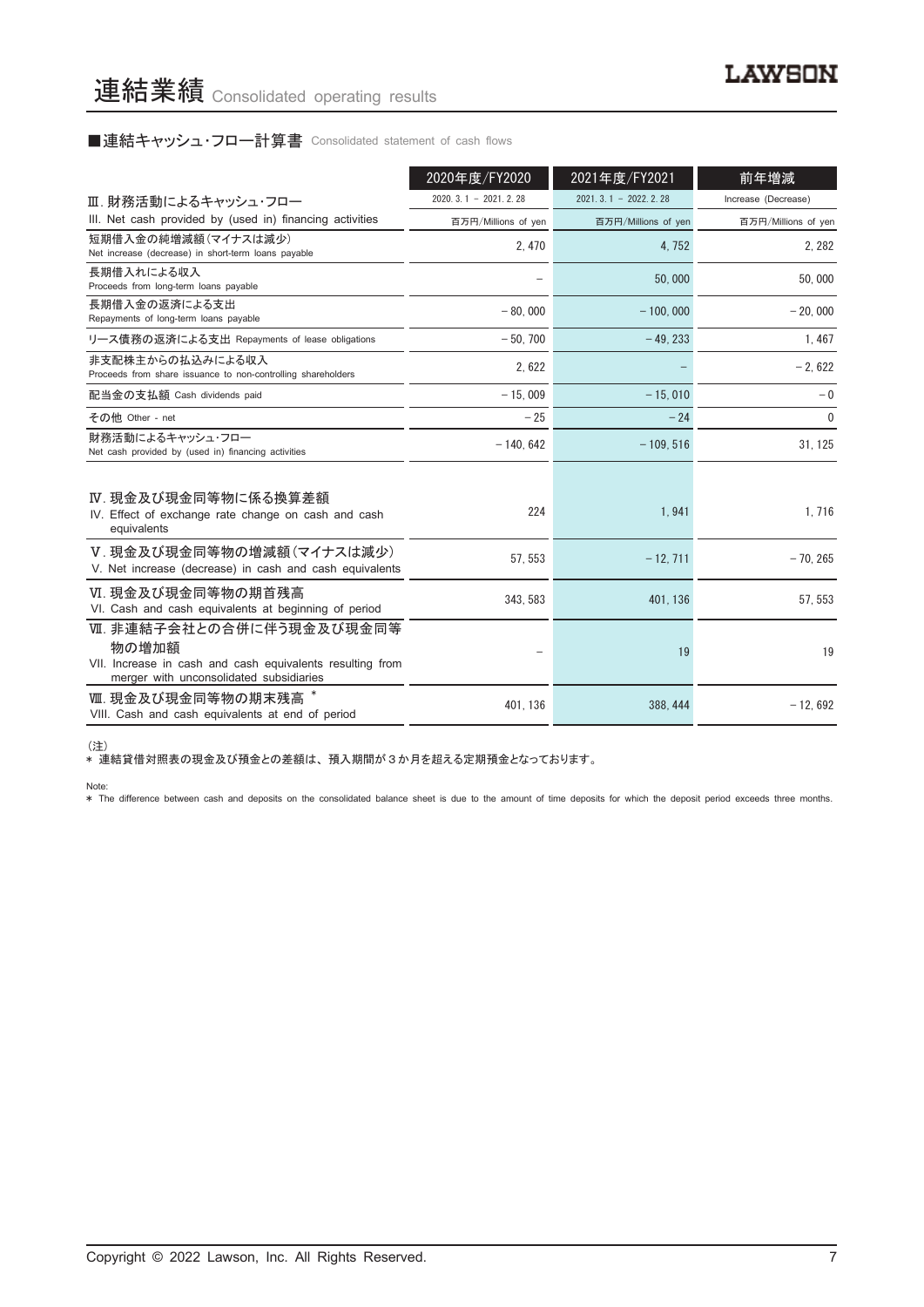## ■セグメント利益 Segment profit

|                                                       | 2020年度/FY2020          |                          | 2021年度/FY2021          |         | 前年増減                |  |
|-------------------------------------------------------|------------------------|--------------------------|------------------------|---------|---------------------|--|
|                                                       | $2020.3.1 - 2021.2.28$ |                          | $2021.3.1 - 2022.2.28$ |         | Increase (Decrease) |  |
|                                                       | 百万円/Millions of yen    | 前年比/YoY                  | 百万円/Millions of yen    | 前年比/YoY | 百万円/Millions of yen |  |
| セグメント利益 Segment profit                                |                        |                          |                        |         |                     |  |
| 国内コンビニエンスストア事業<br>Domestic convenience store business | 28.739                 | 61.0%                    | 28.396                 | 98.8%   | $-342$              |  |
| 成城石井事業<br>Seijo Ishii business                        | 10.329                 | 123.7%                   | 11.240                 | 108.8%  | 911                 |  |
| エンタテインメント関連事業<br>Entertainment-related business       | $-297$                 |                          | 2.275                  |         | 2.572               |  |
| 金融関連事業<br>Financial services business                 | 1.753                  | 56.8%                    | 2.962                  | 169.0%  | 1.209               |  |
| 海外事業<br>Overseas business                             | 809                    | -                        | 2.342                  | 289.4%  | 1,533               |  |
| その他 Other business                                    | $-456$                 | $\overline{\phantom{m}}$ | $-121$                 |         | 335                 |  |
| 合計 Total                                              | 40.876                 | 64.9%                    | 47.096                 | 115.2%  | 6.219               |  |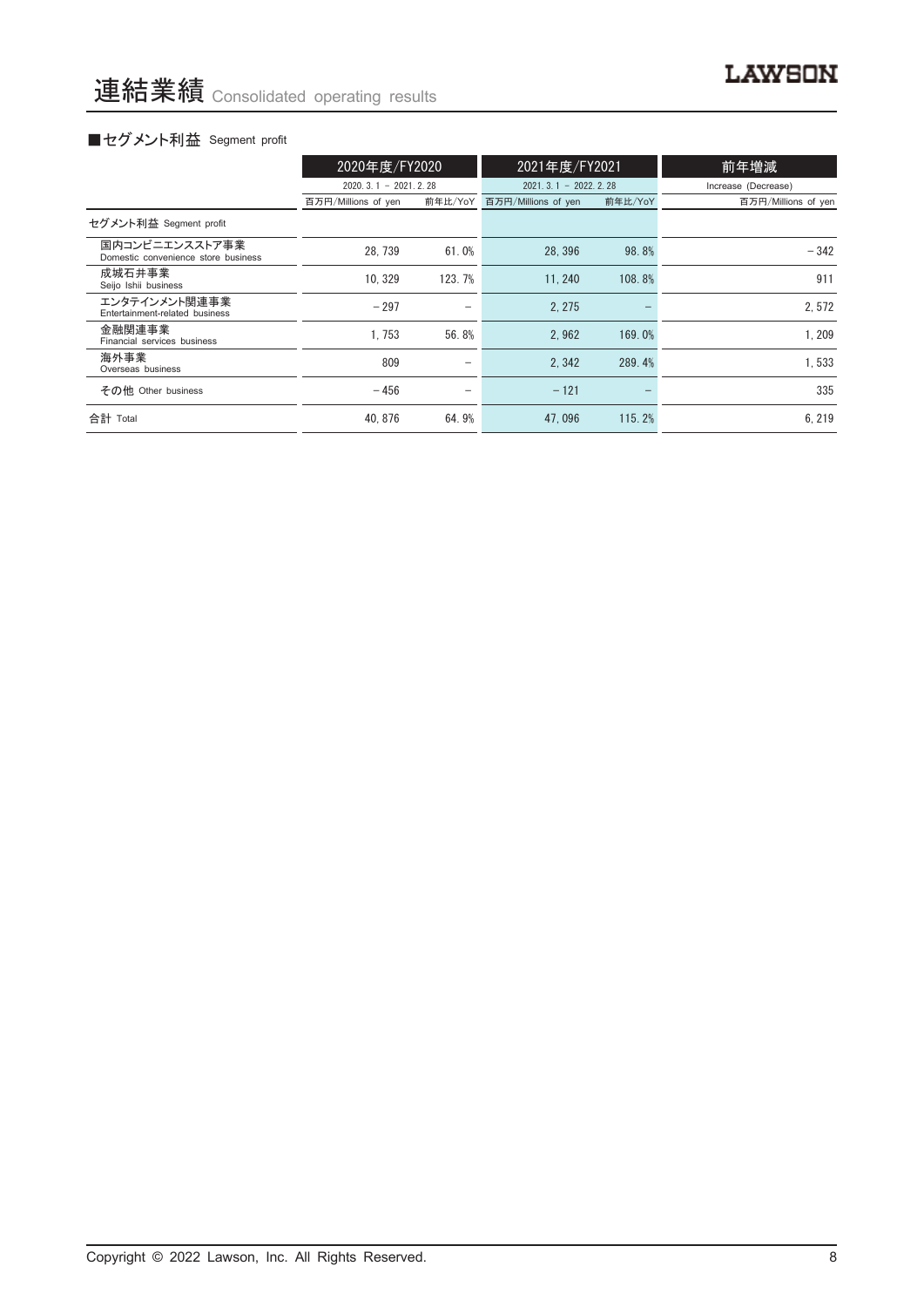#### ■主な関係会社の状況 Main subsidiaries and equity method affiliates

| 1. 連結子会社                                               |                                                                                                     | (株)ローソンストア100 *2                                                                                                  |                                                                        |                                                                                       | (株)ローソンアーバンワークス                                                  |                               |  |
|--------------------------------------------------------|-----------------------------------------------------------------------------------------------------|-------------------------------------------------------------------------------------------------------------------|------------------------------------------------------------------------|---------------------------------------------------------------------------------------|------------------------------------------------------------------|-------------------------------|--|
| 1. Consolidated subsidiaries                           | Lawson Store100, Inc.                                                                               |                                                                                                                   |                                                                        | Lawson urbanworks, Inc.                                                               |                                                                  |                               |  |
| 設立日 Date of establishment                              | 2013年11月 2013.11                                                                                    |                                                                                                                   |                                                                        | 2017年11月 2017.11                                                                      |                                                                  |                               |  |
| 決算月 Fiscal year end                                    | 2月 February                                                                                         |                                                                                                                   |                                                                        | 2月 February                                                                           |                                                                  |                               |  |
| グループ出資比率 Share of group companies*                     |                                                                                                     | 100.0%                                                                                                            |                                                                        |                                                                                       | 100.0%                                                           |                               |  |
| 事業内容 Business activities                               | 「ローソンストア100」の店舗運営<br>及び指導並びに商品関連事業<br>Store operation and merchandising function of LAWSON STORE100 |                                                                                                                   |                                                                        | 「ローソン」の店舗運営<br>Store operation business of LAWSON stores                              |                                                                  |                               |  |
| 他出資者 Other shareholders                                |                                                                                                     |                                                                                                                   |                                                                        |                                                                                       |                                                                  |                               |  |
|                                                        |                                                                                                     |                                                                                                                   | 2019. 3-2020. 2 2020. 3-2021. 2 2021. 3-2022. 2<br>百万円/Millions of yen |                                                                                       | 2019. 3-2020. 2 2020. 3-2021. 2 2021. 3-2022. 2                  | 百万円/Millions of yen           |  |
| チェーン全店売上高 Total net sales                              | 36, 182                                                                                             | 31,657                                                                                                            | 32, 538                                                                | 15, 195                                                                               | 14,097                                                           | 14, 408                       |  |
| 営業総収入 Gross operating revenue                          | 40.493                                                                                              | 35.780                                                                                                            | 36.445                                                                 | 15.470                                                                                | 14.356                                                           | 14.647                        |  |
| 営業利益 Operating income                                  | $-759$                                                                                              | 117                                                                                                               | 136                                                                    | 56                                                                                    | $-96$                                                            | 64                            |  |
| 経常利益 Ordinary income                                   | $-763$                                                                                              | 118                                                                                                               | 141                                                                    | 63                                                                                    | $-71$                                                            | 77                            |  |
| 当期純利益 Profit                                           | $-600$                                                                                              | $-451$                                                                                                            | $-76$                                                                  | 34                                                                                    | $-53$                                                            | 63                            |  |
|                                                        | (株) SCI<br>SCI, Inc.                                                                                |                                                                                                                   |                                                                        | (株) 成城石井 *3<br>SEIJO ISHII CO., LTD.                                                  |                                                                  |                               |  |
| 設立日 Date of establishment                              |                                                                                                     | 2012年7月 2012.7                                                                                                    |                                                                        | 1927年2月 1927.2                                                                        |                                                                  |                               |  |
| 決算月 Fiscal year end                                    | 2月 February                                                                                         |                                                                                                                   |                                                                        | 2月 February                                                                           |                                                                  |                               |  |
| グループ出資比率 Share of group companies*1                    |                                                                                                     | 100.0%                                                                                                            |                                                                        | 100.0%                                                                                |                                                                  |                               |  |
| 事業内容 Business activities                               |                                                                                                     | SCM機能子会社                                                                                                          | Serving supply chain management of convenience store businesses        | 食品総合小売業、輸入、卸売、食品製造<br>及び飲食店の事業<br>Food retailing, import, wholesale, food manufacture |                                                                  |                               |  |
| 他出資者 Other shareholders                                |                                                                                                     |                                                                                                                   |                                                                        |                                                                                       | and restaurant operations business                               |                               |  |
|                                                        |                                                                                                     |                                                                                                                   |                                                                        |                                                                                       |                                                                  |                               |  |
|                                                        |                                                                                                     |                                                                                                                   | 2019. 3-2020. 2 2020. 3-2021. 2 2021. 3-2022. 2                        |                                                                                       | 2019. 3-2020. 2 2020. 3-2021. 2 2021. 3-2022. 2                  |                               |  |
|                                                        |                                                                                                     |                                                                                                                   | 百万円/Millions of yen                                                    |                                                                                       |                                                                  | 百万円/Millions of yen           |  |
| チェーン全店売上高 Total net sales                              |                                                                                                     |                                                                                                                   |                                                                        | 85, 381                                                                               | 94,050                                                           | 97, 472                       |  |
| 営業総収入 Gross operating revenue                          | 304, 877                                                                                            | 264, 271                                                                                                          | 277, 294                                                               | 93, 769                                                                               | 103, 486                                                         | 109, 200                      |  |
| 営業利益 Operating income                                  | 2,817                                                                                               | 2,563                                                                                                             | 2,306                                                                  | 9, 105                                                                                | 11, 103                                                          | 11,998                        |  |
| 経常利益 Ordinary income                                   | 2,823                                                                                               | 2.569                                                                                                             | 2, 311                                                                 | 9.042                                                                                 | 11,099                                                           | 12, 156                       |  |
| 当期純利益 Profit                                           | 1,848                                                                                               | 1,674                                                                                                             | 1,521                                                                  | 5,348                                                                                 | 6,516                                                            | 7,377                         |  |
|                                                        |                                                                                                     | (株)ローソンエンタテインメント                                                                                                  |                                                                        |                                                                                       | ユナイテッド・シネマ(株)                                                    |                               |  |
|                                                        |                                                                                                     | Lawson Entertainment, Inc.                                                                                        |                                                                        |                                                                                       | United Cinemas Co., Ltd.                                         |                               |  |
| 設立日 Date of establishment                              |                                                                                                     | 1992年7月 1992.7                                                                                                    |                                                                        |                                                                                       | 1999年10月 1999.10                                                 |                               |  |
| 決算月 Fiscal year end                                    |                                                                                                     | 2月 February                                                                                                       |                                                                        |                                                                                       | $2$ 月 February                                                   |                               |  |
| グループ出資比率 Share of group companies *1                   |                                                                                                     | 100.0%                                                                                                            |                                                                        |                                                                                       | 100.0%                                                           |                               |  |
| 事業内容 Business activities                               |                                                                                                     | チケット販売・情報提供サービス業、<br>音楽・映像ソフトの販売<br>Ticket sales, e-commerce, advertising sales<br>and other marketing activities |                                                                        |                                                                                       | 映画館の運営及び関連事業<br>Operation of movie theaters and related business |                               |  |
| 他出資者 Other shareholders                                |                                                                                                     |                                                                                                                   | $\overline{\phantom{0}}$                                               |                                                                                       |                                                                  |                               |  |
|                                                        |                                                                                                     |                                                                                                                   | 2019. 3-2020. 2 2020. 3-2021. 2 2021. 3-2022. 2                        |                                                                                       | 2019. 3-2020. 2 2020. 3-2021. 2 2021. 3-2022. 2                  |                               |  |
|                                                        | 58, 539                                                                                             | 44, 671                                                                                                           | 百万円/Millions of yen<br>45.880                                          | 26, 970                                                                               | 13, 398                                                          | 百万円/Millions of yen<br>17.336 |  |
| 営業総収入 Gross operating revenue<br>営業利益 Operating income | 2,367                                                                                               | 678                                                                                                               | 2,018                                                                  | 3, 457                                                                                | $-482$                                                           | 760                           |  |
|                                                        |                                                                                                     |                                                                                                                   |                                                                        |                                                                                       |                                                                  |                               |  |

(注)

\*1 グループ出資比率には、 (株)ローソンからの出資のほか、 グループ企業等からの出資を含みます。

\*2 ローソンストア100事業全体の営業利益(社内管理ベース)は、 2021年度累計で — 1,235百万円となっております。 これは、 (株)ローソンストア100の営業利益に、 (株)ローソンの担当事業本部による社内管理上の営業利益を合算して算出したものです。

経常利益 Ordinary income 2,385 1,021 2,400 3,438 — 300 1,802 当期純利益 Profit 2,867 — 1,775 1,752 2,245 — 1,016 892

\*3 設立日については、 創業時点を記載しております。

Notes:

\*1 Share of group companies includes investments from group companies besides investments from Lawson, Inc.

\*2 According to our internal calculation, the combined operating income of LAWSON STORE100 business has made a total of (1,235) million yen in fiscal year 2021. This total was calculated by adding the operating income of Lawson Store100, Inc. together with the operating income of Lawson, Inc.'s LAWSON STORE100 business division.

\*3 It states the date of foundation.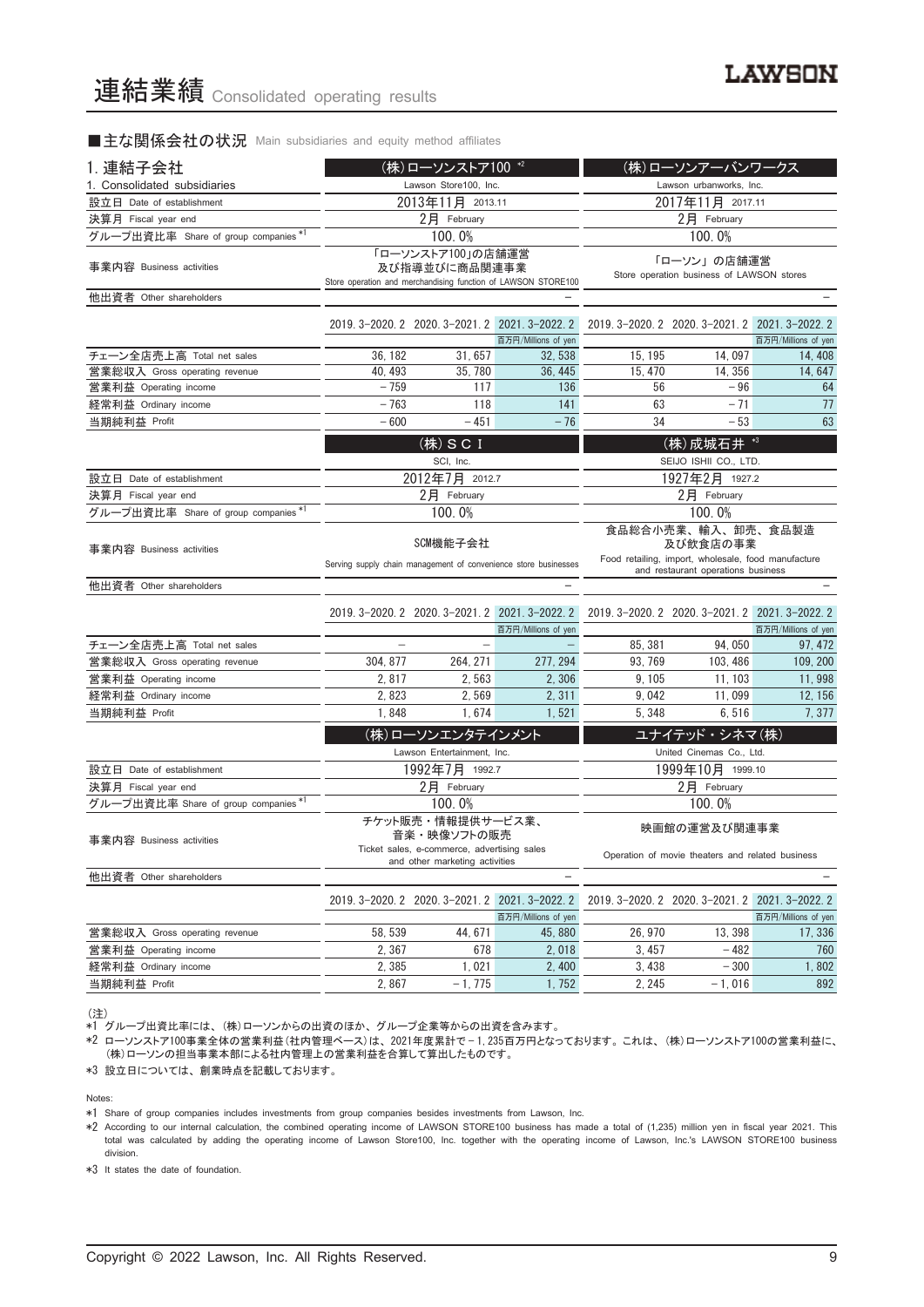#### ■主な関係会社の状況 Main subsidiaries and equity method affiliates

|                                                        | 上海羅森便利有限公司                                                                                                                       | $*2, *4$                                | <b>憂羅森便利店有限公司</b>              |                                                         |                                                                       |                               |
|--------------------------------------------------------|----------------------------------------------------------------------------------------------------------------------------------|-----------------------------------------|--------------------------------|---------------------------------------------------------|-----------------------------------------------------------------------|-------------------------------|
|                                                        | Shanghai Lawson, Inc.                                                                                                            |                                         |                                | Chongqing Lawson, Inc.                                  |                                                                       |                               |
| 設立日 Date of establishment                              | 1996年2月 1996.2                                                                                                                   |                                         |                                | 2010年4月 2010.4                                          |                                                                       |                               |
| 決算月 Fiscal year end                                    | 12月 December                                                                                                                     |                                         |                                | 12月 December                                            |                                                                       |                               |
| グループ出資比率 Share of group companies *1                   |                                                                                                                                  | 100.0%                                  |                                |                                                         | 100.0%                                                                |                               |
| 事業内容 Business activities                               |                                                                                                                                  | 中国上海市及びその周辺における<br>コンビニエンスストア事業         |                                |                                                         | 中国重慶市におけるコンビニエンスストア事業                                                 |                               |
|                                                        | Lawson's chain-store development and operation                                                                                   | in Shanghai and surrounding area, China |                                |                                                         | Lawson's chain-store development and operation<br>in Chongqing, China |                               |
| 他出資者 Other shareholders                                |                                                                                                                                  |                                         |                                |                                                         |                                                                       |                               |
|                                                        | 2019. 1-2019. 12 2020. 1-2020. 12 2021. 1-2021. 12 2019. 1-2019. 12 2020. 1-2020. 12 2021. 1-2021. 12                            |                                         | 百万円/Millions of yen            |                                                         |                                                                       | 百万円/Millions of yen           |
| チェーン全店売上高 Total net sales                              | 48, 428                                                                                                                          | 56,739                                  | 85, 748                        | 6,616                                                   | 8,200                                                                 | 14, 512                       |
| 営業総収入 Gross operating revenue                          | 33.605                                                                                                                           | 38, 385                                 | 52, 619                        | 3, 104                                                  | 3.052                                                                 | 4, 442                        |
| 営業利益 Operating income                                  | 73                                                                                                                               | 541                                     | 1,533                          | $-101$                                                  | 83                                                                    | 474                           |
| 経常利益 Ordinary income                                   | $-136$                                                                                                                           | $-60$                                   | 909                            | $-121$                                                  | 60                                                                    | 433                           |
| 当期純利益 Profit                                           | $-488$                                                                                                                           | $-568$                                  | 459                            | $-245$                                                  | 10                                                                    | 300                           |
|                                                        |                                                                                                                                  | 大連羅森便利店有限公司                             | $*4$                           |                                                         | 羅森(北京)有限公司                                                            | $*3, *4$                      |
| 設立日 Date of establishment                              |                                                                                                                                  | Dalian Lawson, Inc.<br>2011年9月 2011.9   |                                |                                                         | Beijing Lawson, Inc.<br>2013年5月 2013.5                                |                               |
| 決算月 Fiscal year end                                    |                                                                                                                                  | 12月 December                            |                                |                                                         | 12月 December                                                          |                               |
| グループ出資比率 Share of group companies *1                   |                                                                                                                                  | 98.3%                                   |                                |                                                         | 64.8%                                                                 |                               |
|                                                        | 中国大連市におけるコンビニエンスストア事業                                                                                                            |                                         |                                | 中国北京市におけるコンビニエンスストア事業                                   |                                                                       |                               |
| 事業内容 Business activities                               | Lawson's chain-store development and operation in Dalian, China Lawson's chain-store development and operation in Beijing, China |                                         |                                |                                                         |                                                                       |                               |
| 他出資者 Other shareholders                                | 亜恵美食有限公司 Acasia Foods Co.,LTD.<br>1.7%                                                                                           |                                         |                                | 北京首農股份有限公司 Beijing Capital Agribusiness Co., Ltd. 35.2% |                                                                       |                               |
|                                                        | 2019. 1-2019. 12 2020. 1-2020. 12 2021. 1-2021. 12 2019. 1-2019. 12 2020. 1-2020. 12 2021. 1-2021. 12                            |                                         |                                |                                                         |                                                                       |                               |
| チェーン全店売上高 Total net sales                              | 6,059                                                                                                                            | 8,095                                   | 百万円/Millions of yen<br>11, 512 | 6,419                                                   | 8,943                                                                 | 百万円/Millions of yen<br>14,898 |
| 営業総収入 Gross operating revenue                          | 3, 298                                                                                                                           | 4,065                                   | 5,098                          | 4,942                                                   | 6, 107                                                                | 9, 245                        |
| 営業利益 Operating income                                  | 13                                                                                                                               | 44                                      | 234                            | $-261$                                                  | 146                                                                   | 527                           |
| 経常利益 Ordinary income                                   | 17                                                                                                                               | 6                                       | 201                            | $-257$                                                  | 149                                                                   | 538                           |
| 当期純利益 Profit                                           | $-32$                                                                                                                            | $-24$                                   | 194                            | $-313$                                                  | 94                                                                    | 498                           |
|                                                        |                                                                                                                                  |                                         |                                |                                                         | (株)ベストプラクティス                                                          |                               |
|                                                        |                                                                                                                                  | Saha Lawson Co., Ltd.                   |                                |                                                         | BestPractice, Inc.                                                    |                               |
| 設立日 Date of establishment                              |                                                                                                                                  | 2012年11月 2012.11                        |                                |                                                         | 2004年3月 2004.3                                                        |                               |
| 決算月 Fiscal year end                                    |                                                                                                                                  | 12月 December                            |                                |                                                         | $2$ 月 February                                                        |                               |
| グループ出資比率 Share of group companies *1                   |                                                                                                                                  | 49.2%                                   |                                |                                                         | 100.0%                                                                |                               |
|                                                        |                                                                                                                                  | タイにおけるコンビニエンスストア事業                      |                                |                                                         | 店舗の経営の実態調査・分析業務                                                       |                               |
| 事業内容 Business activities                               | Operating stores "LAWSON 108" and "108SHOP" in Thailand On-site inspections and analysis of store management                     |                                         |                                |                                                         |                                                                       |                               |
| 他出資者 Other shareholders                                | Saha Pathanapibul PLC.                                                                                                           |                                         | 21.3%                          |                                                         |                                                                       |                               |
|                                                        | Saha Pathana Interholding PLC.                                                                                                   |                                         | 9.0%                           |                                                         |                                                                       |                               |
|                                                        | I.C.C International PLC.                                                                                                         |                                         | 9.0%                           |                                                         |                                                                       | $\overline{\phantom{0}}$      |
|                                                        | Thai President Foods PLC.                                                                                                        |                                         | 7.7%                           |                                                         |                                                                       |                               |
|                                                        | Others                                                                                                                           |                                         | 3.8%                           |                                                         |                                                                       |                               |
|                                                        | 2019. 1-2019. 12 2020. 1-2020. 12 2021. 1-2021. 12                                                                               |                                         |                                | 2019. 3-2020. 2 2020. 3-2021. 2 2021. 3-2022. 2         |                                                                       |                               |
|                                                        | 9,065                                                                                                                            | 7,856                                   | 百万円/Millions of yen            | $\overline{\phantom{0}}$                                | $\overline{\phantom{0}}$                                              | 百万円/Millions of yen           |
| チェーン全店売上高 Total net sales                              | 10, 792                                                                                                                          | 9, 152                                  | 6,605<br>7,633                 | 1,106                                                   | 210                                                                   | 633                           |
| 営業総収入 Gross operating revenue<br>営業利益 Operating income | $-267$                                                                                                                           | $-165$                                  | $-189$                         | 76                                                      | $-456$                                                                | $-121$                        |
| 経常利益 Ordinary income                                   | $-275$                                                                                                                           | $-170$                                  | $-196$                         | 76                                                      | 405                                                                   | $-50$                         |
| 当期純利益 Profit                                           | $-282$                                                                                                                           | $-188$                                  | $-237$                         | 48                                                      | 131                                                                   | $-57$                         |
|                                                        |                                                                                                                                  |                                         |                                |                                                         |                                                                       |                               |

<sup>(</sup>注)

\*1 グループ出資比率には、(株)ローソンからの出資のほか、グループ企業等からの出資を含みます。<br>\*2 上表中の決算数値は、上海羅森便利有限公司に、中国上海市及びその周辺地域の上海楽松商貿有限公司、上海恭匯貿易有限公司、浙江羅森百貨有限公<br>\*2 記れの経営成績を合算しております。<br>\*3 羅森(北京)有限公司の上表中の決算数値は、羅森(北京)有限公司に、北京羅松商貿有限公司の経営成績を合算しております。羅森(北京)有限公司は、

2020年10月30日に第三者割当増資を実行しております。 \*4 2020年度以前は連結決算上の調整により計上していたIFRS第16号の影響については、 2021年度より、 中国の会計基準にて導入されたことから、 中国子会社 各社の損益に反映して開示しております。

Notes:<br>
\*1 Share of group companies includes investments from group companies besides investments from Lawson, Inc.<br>
\*2 The operating result of Shanghai Lawson, Inc. includes a sum of operating results of 3 companies (Shan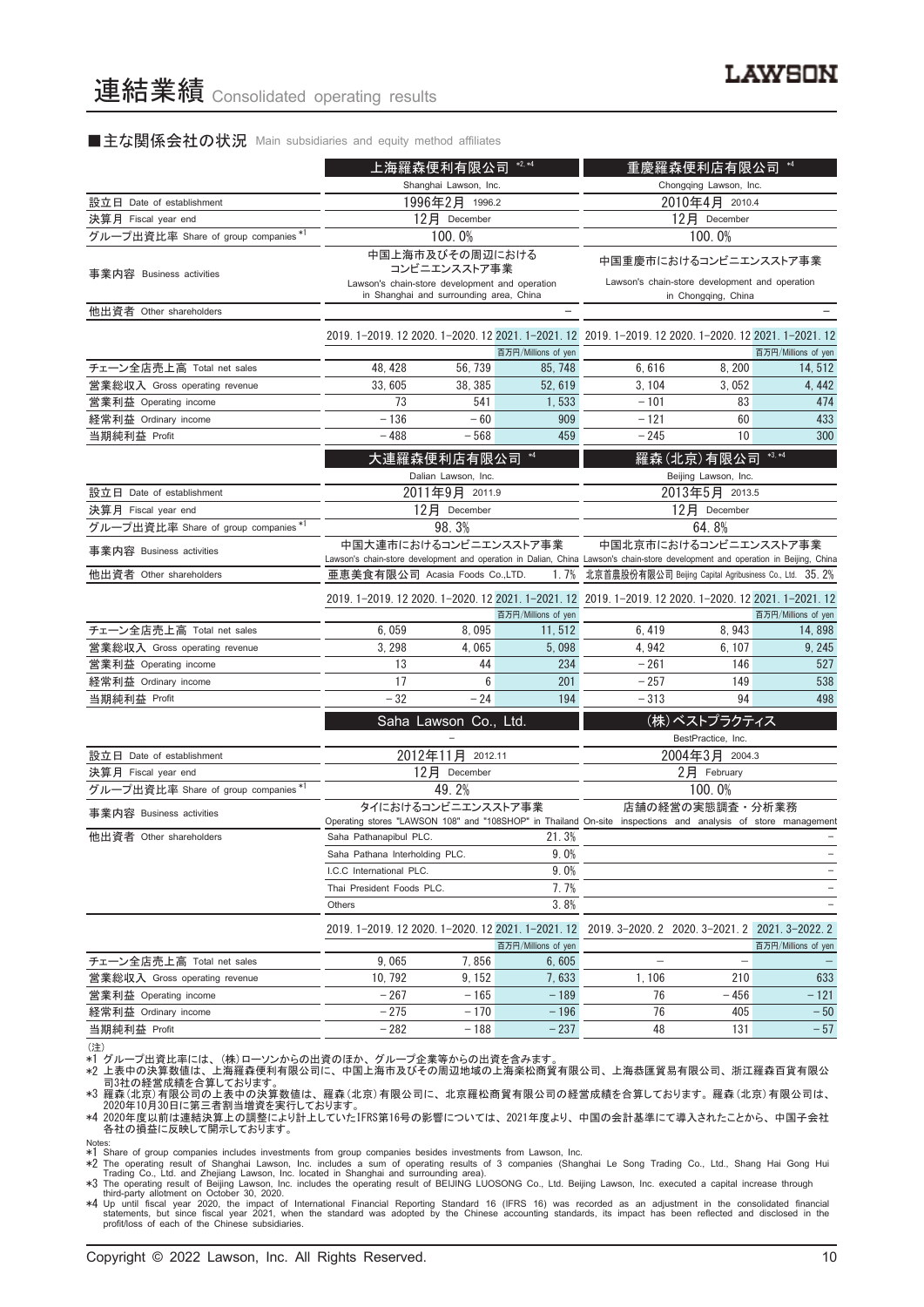■主な関係会社の状況 Main subsidiaries and equity method affiliates

| 2. 持分法適用関連会社                       | (株)ローソン高知 |                                                                                 |                                                           |                                                                                                                     | (株)ローソン南九州                                      |                     |
|------------------------------------|-----------|---------------------------------------------------------------------------------|-----------------------------------------------------------|---------------------------------------------------------------------------------------------------------------------|-------------------------------------------------|---------------------|
| 2. Equity method affiliates        |           | Lawson Kochi, Inc.                                                              |                                                           |                                                                                                                     | Lawson Minamikyushu, Inc.                       |                     |
| 設立日 Date of establishment          |           | 2015年4月 2015.4                                                                  |                                                           |                                                                                                                     | 2013年5月 2013.5                                  |                     |
| 決算月 Fiscal year end                |           | $2$ 月 February                                                                  |                                                           |                                                                                                                     | $2$ $\mathbf{F}$ February                       |                     |
| グループ出資比率 Share of group companies* |           | 49.0%                                                                           |                                                           |                                                                                                                     | 49.0%                                           |                     |
| 事業内容 Business activities           |           | 高知県におけるコンビニエンスストア事業                                                             |                                                           | Lawson's chain-store development and operation in Kochi Lawson's chain-store development and operation in Kagoshima | 鹿児島県におけるコンビニエンスストア事業                            |                     |
| 他出資者 Other shareholders            |           |                                                                                 |                                                           | 株式会社サニーマート SUNNY MART Co., Ltd. 51.0% 南国殖産株式会社 Nangoku Corporation Co., Ltd. 51.0%                                  |                                                 |                     |
|                                    |           |                                                                                 | 2019. 3-2020. 2 2020. 3-2021. 2 2021. 3-2022. 2           |                                                                                                                     | 2019. 3-2020. 2 2020. 3-2021. 2 2021. 3-2022. 2 |                     |
|                                    |           |                                                                                 | 百万円/Millions of yen                                       |                                                                                                                     |                                                 | 百万円/Millions of yen |
| 営業総収入 Gross operating revenue      | 4,426     | 4, 251                                                                          | 4,307                                                     | 4,602                                                                                                               | 4, 255                                          | 4, 196              |
| 営業利益 Operating income              | 411       | 400                                                                             | 405                                                       | 196                                                                                                                 | 75                                              | $6\phantom{1}6$     |
| 経常利益 Ordinary income               | 418       | 405                                                                             | 409                                                       | 199                                                                                                                 | 87                                              | 19                  |
| 当期純利益 Profit                       | 269       | 271                                                                             | 275                                                       | 67                                                                                                                  | 26                                              | $-47$               |
|                                    |           | (株)ローソン沖縄                                                                       |                                                           |                                                                                                                     |                                                 |                     |
|                                    |           | Lawson Okinawa, Inc.                                                            |                                                           |                                                                                                                     |                                                 |                     |
| 設立日 Date of establishment          |           | 2009年10月 2009.10                                                                |                                                           |                                                                                                                     |                                                 |                     |
| 決算月 Fiscal year end                |           | $2$ 月 February                                                                  |                                                           |                                                                                                                     |                                                 |                     |
| グループ出資比率 Share of group companies* |           | 49.0%                                                                           |                                                           |                                                                                                                     |                                                 |                     |
| 事業内容 Business activities           |           | 沖縄県におけるコンビニエンスストア事業                                                             | Lawson's chain-store development and operation in Okinawa |                                                                                                                     |                                                 |                     |
| 他出資者 Other shareholders            |           | 株式会社サンエー SAN-A CO., LTD.                                                        | 51.0%                                                     |                                                                                                                     |                                                 |                     |
|                                    |           | the contract of the contract of the contract of the contract of the contract of |                                                           |                                                                                                                     |                                                 |                     |

|                               |       | 2019 3-2020 2 2020 3-2021 2 2021 3-2022 2 |                     |
|-------------------------------|-------|-------------------------------------------|---------------------|
|                               |       |                                           | 百万円/Millions of yen |
| 営業総収入 Gross operating revenue | 8.264 | 7.130                                     | 6.852               |
| 営業利益 Operating income         | 1.798 | 913                                       | 583                 |
| 経常利益 Ordinary income          | 1.805 | 911                                       | 565                 |
| 当期純利益 Profit                  | 1 172 | 514                                       | 190                 |

(注)

\* グループ出資比率には、 (株)ローソンからの出資のほか、 グループ企業等からの出資を含みます。

Note:

\* Share of group companies includes investments from group companies besides investments from Lawson, Inc.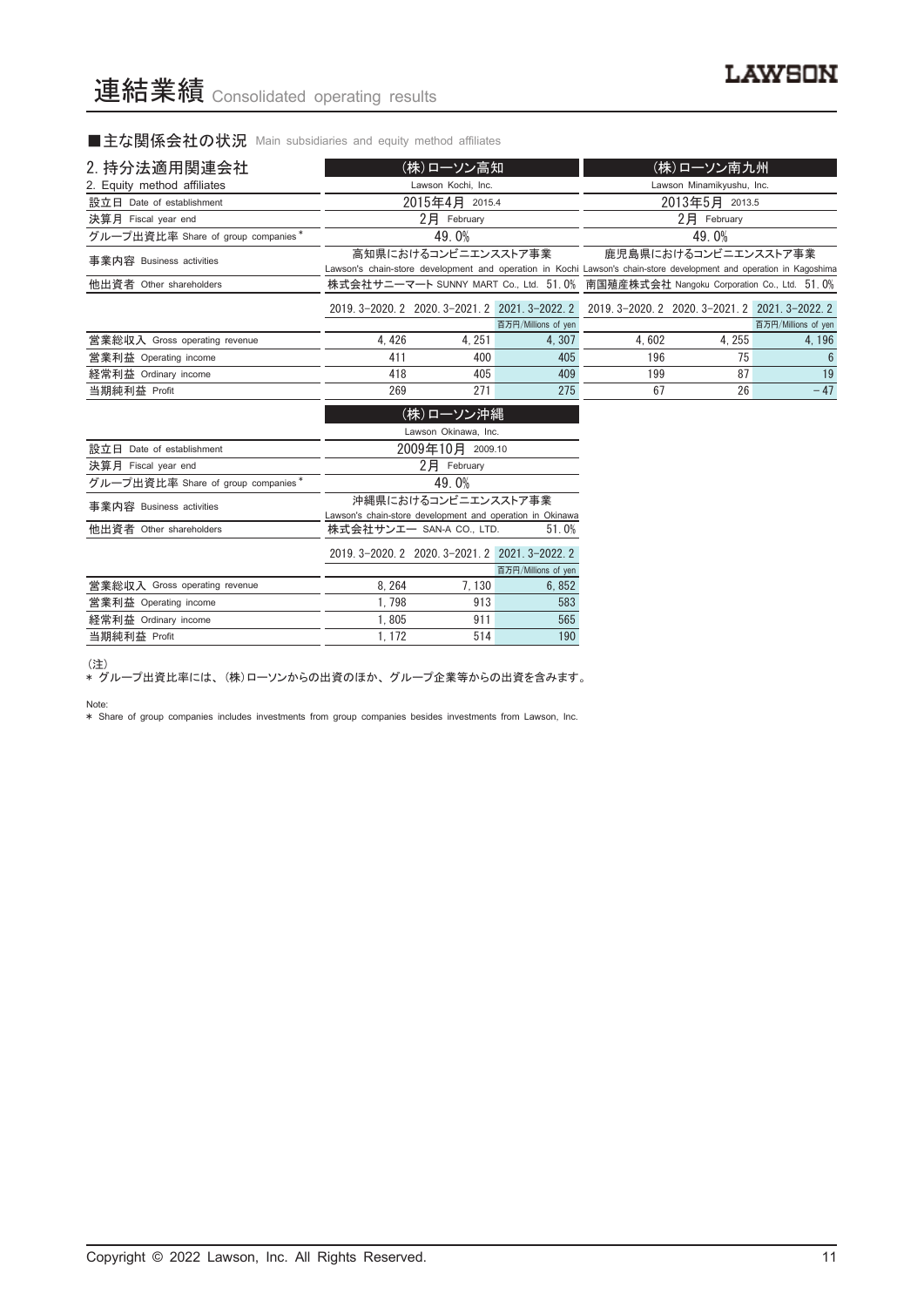#### ■主な業績と予想 Results and forecasts for major financial indicators

|                                                                                                           | 2020 年 度 /FY2020                       |        | 2021年度/FY2021                          |        |                                        |        | 2022年度(計画)/FY2022 (Forecast) <sup>*2</sup> |        |
|-----------------------------------------------------------------------------------------------------------|----------------------------------------|--------|----------------------------------------|--------|----------------------------------------|--------|--------------------------------------------|--------|
|                                                                                                           | 通期/Full year<br>$2020.3.1 - 2021.2.28$ |        | 通期/Full year<br>$2021.3.1 - 2022.2.28$ |        | 第2四半期累計期間/1H<br>$2022.3.1 - 2022.8.31$ |        | 通期計画/Full year<br>2022. 3. 1 - 2023. 2. 28 |        |
|                                                                                                           | 金額/Amount 前年比/YoY                      |        | 金額/Amount 前年比/YoY                      |        | 金額/Amount 前年比/YoY                      |        | 金額/Amount 前年比/YoY                          |        |
| チェーン全店売上高(百万円)<br>Net sales of all convenience stores (millions of yen)                                   | 2, 165, 818                            | 94.3%  | 2, 211, 981                            | 102.1% | 1, 140, 000                            | 101.9% | 2, 290, 000                                | 103.5% |
| 加盟店売上高(百万円)<br>Net sales of franchised stores (millions of yen)                                           | 2, 132, 618                            | 94.8%  | 2, 182, 725                            | 102.3% |                                        |        |                                            |        |
| 直営店売上高(百万円)<br>Net sales of company-operated stores (millions of yen)                                     | 33.200                                 | 69.6%  | 29, 256                                | 88.1%  |                                        |        |                                            |        |
| 営業総収入 (百万円) *1<br>Gross operating revenue (millions of yen)                                               | 354, 825                               | 90.8%  | 355, 102                               | 100.1% | 176,000                                | 97.5%  | 350,000                                    | 98.6%  |
| 営業総利益 (百万円)<br>Operating gross profit (millions of yen)                                                   | 330, 600                               | 92.8%  | 333, 784                               | 101.0% |                                        |        |                                            |        |
| (対チェーン全店売上高比)<br>(Operating gross profit on Net sales of all convenience stores)                          | 15.3%                                  |        | 15.1%                                  |        |                                        |        |                                            |        |
| 販売費及び一般管理費 (百万円)<br>Selling, general and administrative expenses (millions of yen)                        | 304, 449                               | 97.7%  | 307, 913                               | 101.1% |                                        |        |                                            |        |
| (対チェーン全店売上高比)<br>(Selling, general and administrative expenses on<br>Net sales of all convenience stores) | 14.1%                                  |        | 13.9%                                  |        |                                        |        |                                            |        |
| 営業利益 (百万円) Operating income (millions of yen)                                                             | 26, 150                                | 58.5%  | 25, 870                                | 98.9%  | 17,000                                 | 103.1% | 30,000                                     | 116.0% |
| (対チェーン全店売上高比)<br>(Operating income on Net sales of all convenience stores)                                | 1.2%                                   |        | 1.2%                                   |        |                                        |        |                                            |        |
| 経常利益 (百万円) Ordinary income (millions of yen)                                                              | 33, 700                                | 73.3%  | 34, 278                                | 101.7% | 25,000                                 | 96.5%  | 36,500                                     | 106.5% |
| 当期純利益 (百万円) Profit (millions of yen)                                                                      | 15,894                                 | 102.6% | 13, 470                                | 84.7%  | 17,000                                 | 85.8%  | 18,500                                     | 137.3% |
| 1株当たり当期純利益 (円) Profit per share (yen)                                                                     |                                        | 158.84 |                                        | 134.61 | 169.87                                 |        | 184.86                                     |        |
| 純資産 (百万円) Net assets (millions of yen)                                                                    | 234, 977                               |        | 233, 294                               |        |                                        |        |                                            |        |
| 総資産 (百万円) Total assets (millions of yen)                                                                  | 839, 426                               |        | 793, 925                               |        |                                        |        |                                            |        |
| 1株当たり純資産 (円) Net assets per share (yen)                                                                   | 2, 344, 86                             |        | 2, 327.59                              |        |                                        |        | L.                                         |        |
| 1株当たり配当額 (円) Cash dividends per share (yen)                                                               |                                        | 150.00 |                                        | 150.00 |                                        |        |                                            |        |
| 総資産当期純利益率 ROA                                                                                             |                                        | 1.9%   |                                        | 1.6%   |                                        |        |                                            |        |
| 自己資本当期純利益率 ROE                                                                                            |                                        | 6.8%   |                                        | 5.8%   | ÷                                      |        | $\overline{a}$                             |        |
| 流動比率 Current ratio                                                                                        |                                        | 54.4%  |                                        | 47.6%  |                                        |        | L,                                         |        |
| 固定比率 Fixed ratio                                                                                          |                                        | 268.6% |                                        | 266.6% |                                        |        |                                            |        |
| 自己資本比率 Shareholders' equity ratio                                                                         |                                        | 28.0%  |                                        | 29.3%  |                                        |        | $\overline{\phantom{0}}$                   |        |

(注)

\*1 営業総収入は直営店売上高、 加盟店からの収入等の合計です。

\*2 2022年度(計画)は、 「収益認識に関する会計基準(企業会計基準第29号2020年3月31日)」 適用後の数値です。

Notes:

\*2 Forecast for the fiscal year ending February 28, 2023 is based on figures after applying the " Accounting Standard for Revenue Recognition" (ASBJ Statement No. 29, March 31, 2020).

<sup>\*1</sup> The gross operating revenue is a sum of total sales of company-operated stores, income from franchised stores and others.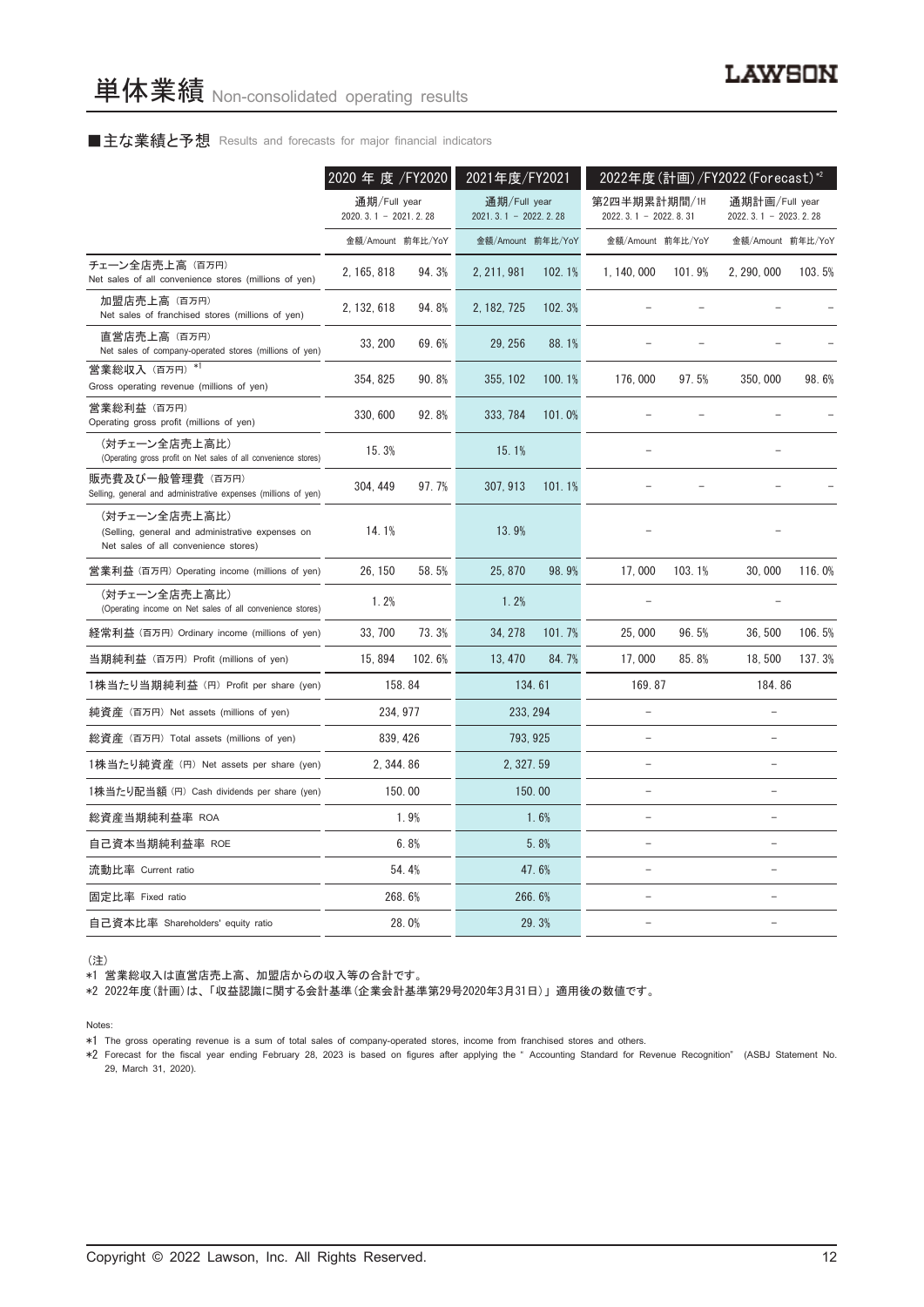#### ■損益計算書 Non-consolidated statement of income

|                                                            | 2020年度/FY2020          |         | 2021年度/FY2021          |         | 前年増減                |
|------------------------------------------------------------|------------------------|---------|------------------------|---------|---------------------|
|                                                            | $2020.3.1 - 2021.2.28$ |         | $2021.3.1 - 2022.2.28$ |         | Increase (Decrease) |
|                                                            | 百万円/Millions of yen    | 前年比/YoY | 百万円/Millions of yen    | 前年比/YoY | 百万円/Millions of yen |
| A. 営業総収入 Gross operating revenue<br>$B + E$                | 354, 825               | 90.8%   | 355, 102               | 100.1%  | 277                 |
| B. 売上高 Net sales                                           | 33, 175                | 69.6%   | 29, 222                | 88.1%   | $-3,953$            |
| C. 売上原価 Cost of sales                                      | 24, 224                | 70.4%   | 21, 318                | 88.0%   | $-2,906$            |
| D. 売上総利益 Gross profit<br>$B - C$                           | 8.950                  | 67.5%   | 7,903                  | 88.3%   | $-1,046$            |
| E. 営業収入 Operating revenue<br>$F + G$                       | 321, 650               | 93.7%   | 325, 880               | 101.3%  | 4, 230              |
| F. 加盟店からの収入 Income from franchised stores                  | 285, 847               | 93.5%   | 289, 038               | 101.1%  | 3, 191              |
| G. その他の営業収入 Other operating revenue                        | 35, 803                | 95.5%   | 36, 841                | 102.9%  | 1,038               |
| H. 営業総利益 Operating gross profit<br>$A - C = D + E$         | 330, 600               | 92.8%   | 333, 784               | 101.0%  | 3, 183              |
| I. 販売費及び一般管理費 Selling, general and administrative expenses | 304, 449               | 97.7%   | 307, 913               | 101.1%  | 3,463               |
| J. 営業利益 Operating income<br>$H - I$                        | 26.150                 | 58.5%   | 25, 870                | 98.9%   | $-279$              |
| 営業外収益 Non-operating income                                 | 13,682                 | 152.0%  | 12, 301                | 89.9%   | $-1,381$            |
| 営業外費用 Non-operating expenses                               | 6, 132                 | 79.0%   | 3,894                  | 63.5%   | $-2,238$            |
| 経常利益 Ordinary income                                       | 33, 700                | 73.3%   | 34, 278                | 101.7%  | 577                 |
| 特別利益 Extraordinary income                                  | 6,454                  |         | 1, 103                 | 17.1%   | $-5, 351$           |
| 特別損失 Extraordinary losses                                  | 20.871                 | 82.6%   | 18,546                 | 88.9%   | $-2, 324$           |
| 税引前当期純利益 Profit before income taxes                        | 19, 283                | 92.5%   | 16, 834                | 87.3%   | $-2,448$            |
| 法人税、住民税及び事業税 Income taxes - current                        | 4.255                  | 63.0%   | 4,512                  | 106.1%  | 257                 |
| 法人税等調整額 Income taxes - deferred                            | $-866$                 | 62.3%   | $-1, 148$              | 132.6%  | $-282$              |
| 当期純利益 Profit                                               | 15,894                 | 102.6%  | 13, 470                | 84.7%   | $-2,424$            |

■販売費及び一般管理費の主な明細 Selling, general and administrative expenses \*

|                                                          | 2020年度/FY2020          |         | 2021年度/FY2021          |         | 前年増減                |
|----------------------------------------------------------|------------------------|---------|------------------------|---------|---------------------|
|                                                          | $2020.3.1 - 2021.2.28$ |         | $2021.3.1 - 2022.2.28$ |         | Increase (Decrease) |
|                                                          | 百万円/Millions of yen    | 前年比/YoY | 百万円/Millions of yen    | 前年比/YoY | 百万円/Millions of yen |
| 地代家賃 Rents                                               | 116.203                | 99.3%   | 116, 758               | 100.5%  | 554                 |
| 人件費 Personnel expenses                                   | 44.845                 | 96.9%   | 44.184                 | 98.5%   | $-661$              |
| 有形固定資産減価償却費 Depreciation of property and store equipment | 49.196                 | 100.9%  | 48.130                 | 97.8%   | $-1.065$            |
| 広告宣伝費 Advertising expenses                               | 9.800                  | 69.4%   | 10.929                 | 111.5%  | 1.128               |
| 販売手数料 Sales commission                                   | 17.800                 | 91.1%   | 19.857                 | 111.6%  | 2,057               |
| その他 Other                                                | 66.602                 | 101.0%  | 68.052                 | 102.2%  | 1.449               |
| 合計 Total                                                 | 304.449                | 97.7%   | 307.913                | 101.1%  | 3.463               |

(注)

\* ITコスト(社内管理ベース)は、 2021年度累計で114億円になります。 なお、 ITコストは 「有形固定資産減価償却費」 及び 「その他」 に計上していま す。

Note:

\* According to our internal calculation, IT-related expenses for the fiscal year 2021 stood at 11.4 billions of yen. These IT-related expenses are recorded under "Depreciation of property and store equipment" and "Other."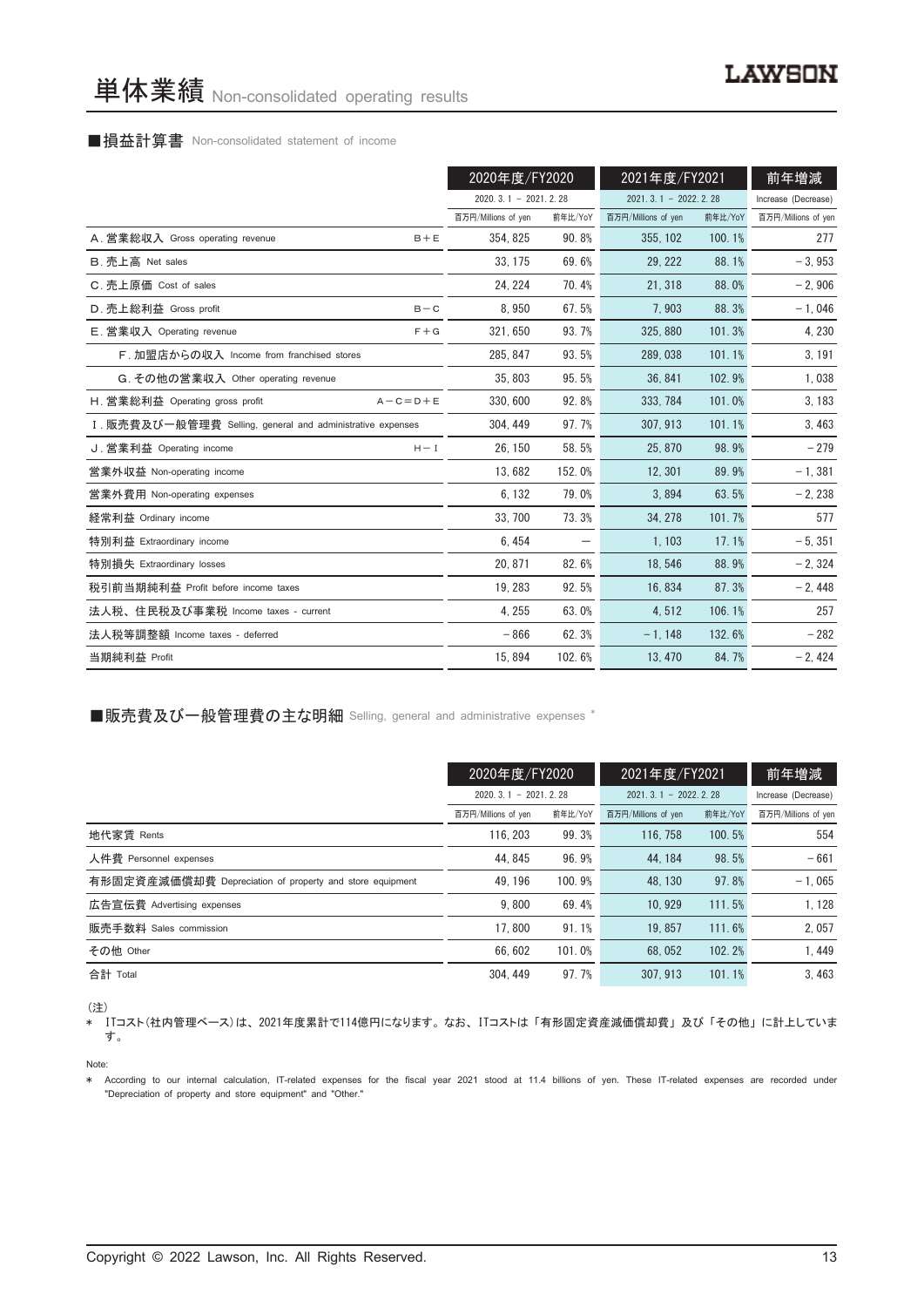#### ■投融資の状況 Capital expenditure

|                                                                | 2020年度/FY2020          | 2021年度/FY2021          | 前年増減                | 2022年度計画                             |
|----------------------------------------------------------------|------------------------|------------------------|---------------------|--------------------------------------|
|                                                                | $2020.3.1 - 2021.2.28$ | $2021.3.1 - 2022.2.28$ | Increase (Decrease) | Forecasts / 2022. 3. 1 - 2023. 2. 28 |
|                                                                | 百万円/Millions of yen    | 百万円/Millions of yen    | 百万円/Millions of yen | 百万円/Millions of yen                  |
| 新店投資 New store investments                                     | 8,027                  | 12, 236                | 4, 208              | 12,000                               |
| 既存店投資<br>Existing store investments                            | 8, 128                 | 13,504                 | 5, 375              | 19,000                               |
| システム関連投資<br>IT-related investments                             | 5, 284                 | 6,346                  | 1,061               | 12,000                               |
| その他 Other                                                      | $-186$                 | 139                    | 325                 |                                      |
| 投資小計 Subtotal                                                  | 21, 254                | 32, 227                | 10, 972             | 43,000                               |
| 出資・融資<br>Investments and advances                              | $-107$                 | 4, 104                 | 4, 211              | 6,000                                |
| リース Leases*                                                    | 23, 940                | 31, 261                | 7,321               | 63,000                               |
| 合計 Total                                                       | 45, 087                | 67, 593                | 22, 505             | 112,000                              |
| 有形固定資産減価償却費<br>Depreciation of property and store<br>equipment | 49, 196                | 48, 130                | $-1,065$            | 50, 100                              |
| 無形固定資産償却費<br>Amortization of intangible assets                 | 10, 711                | 9,870                  | $-840$              | 10, 300                              |
| 減価償却費合計<br>Total depreciation and amortization                 | 59, 907                | 58,001                 | $-1,906$            | 60, 400                              |

<sup>(</sup>注)

\* リース債務の返済による支出は、 2020年度は39,864百万円、 2021年度は38,020百万円です。

\* The amount of repayments of lease obligations is 39,864 millions of yen in fiscal year 2020 and 38,020 millions of yen in fiscal year 2021.

Note: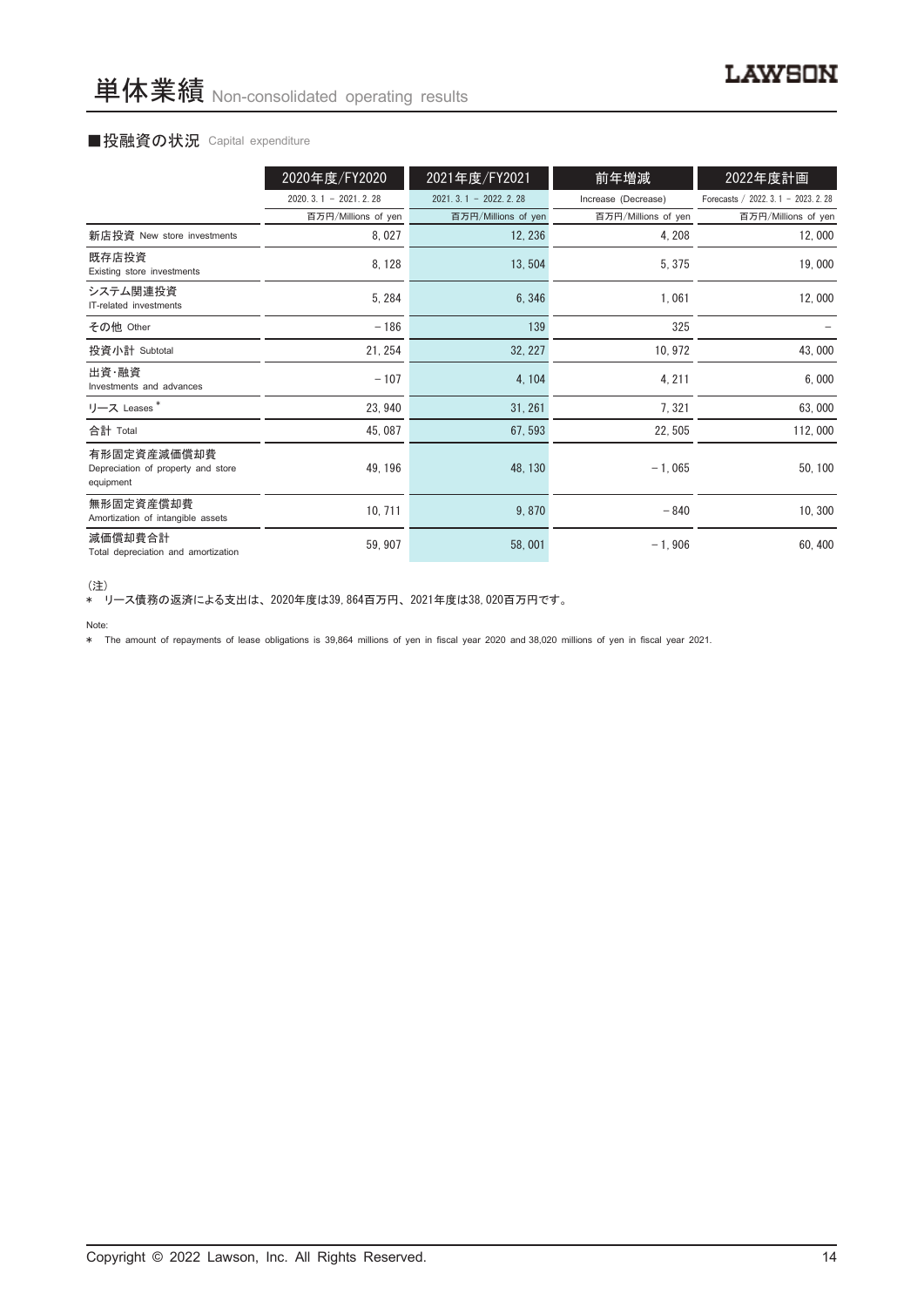#### ■貸借対照表 Non-consolidated balance sheet

|                                                                            | 2020年度<br>(2021年2月28日現在) | 2021年度<br>(2022年2月28日現在) | 2020年度末からの増減                       |
|----------------------------------------------------------------------------|--------------------------|--------------------------|------------------------------------|
|                                                                            | FY2020 (As of 2021.2.28) | FY2021 (As of 2022.2.28) | Increase (Decrease) from 2021.2.28 |
| [資産の部Assets]                                                               | 百万円/Millions of yen      | 百万円/Millions of yen      | 百万円/Millions of yen                |
| 流動資産 Current assets                                                        | 209, 085                 | 173, 022                 | $-36,062$                          |
| 現金及び預金 Cash and deposits                                                   | 38,022                   | 5,028                    | $-32,994$                          |
| 加盟店貸勘定 Accounts receivable - due from franchised stores                    | 46, 057                  | 46, 386                  | 328                                |
| リース債権 Lease receivables                                                    | 16, 621                  | 15, 480                  | $-1, 141$                          |
| 商品 Merchandise                                                             | 1,062                    | 934                      | $-128$                             |
| 前払費用 Prepaid expenses                                                      | 17,897                   | 17,629                   | $-267$                             |
| 未収入金 Accounts receivable - other                                           | 79, 468                  | 79, 989                  | 521                                |
| その他 Other                                                                  | 9,954                    | 7, 573                   | $-2,380$                           |
| 固定資産 Non-current assets                                                    | 630, 340                 | 620, 902                 | $-9,437$                           |
| 有形固定資産 Property and store equipment                                        | 316, 157                 | 309, 252                 | $-6,904$                           |
| ・建物 Buildings                                                              | 154, 345                 | 154, 144                 | $-200$                             |
| ・構築物 Structures                                                            | 27, 486                  | 24, 484                  | $-3,002$                           |
| ・工具、器具及び備品 Tools, furniture and fixtures                                   | 10, 182                  | 10, 266                  | 83                                 |
| ・土地 Land                                                                   | 8, 422                   | 8, 461                   | 38                                 |
| ・リース資産 Leased assets                                                       | 114, 673                 | 111,020                  | $-3,653$                           |
| ・建設仮勘定 Construction in progress                                            | 1,047                    | 876                      | $-170$                             |
| 無形固定資産 Intangible assets                                                   | 36, 151                  | 31, 451                  | $-4,700$                           |
| ・ソフトウエア Software                                                           | 24, 106                  | 21, 261                  | $-2,845$                           |
| ・のれん Goodwill                                                              | 11, 475                  | 9,647                    | $-1,827$                           |
| ・その他 Other                                                                 | 568                      | 542                      | $-26$                              |
| 投資その他の資産 Investments and other assets                                      | 278, 031                 | 280, 198                 | 2, 167                             |
| ・投資有価証券 Investments securities                                             | 8, 367                   | 3,276                    | $-5,090$                           |
| ・関係会社株式 Shares of subsidiaries and associates                              | 64, 658                  | 63,866                   | $-791$                             |
| ·関係会社出資金<br>Investments in capital of subsidiaries and associates          | 29, 832                  | 40.691                   | 10, 858                            |
| ・長期貸付金 Long-term loans receivable                                          | 39, 966                  | 37, 430                  | $-2,535$                           |
| ·関係会社長期貸付金<br>Long-term loans receivable from subsidiaries and associates  | 494                      | 482                      | - 11                               |
| ・長期前払費用 Long-term prepaid expenses                                         | 13, 575                  | 12, 294                  | $-1, 281$                          |
| ・差入保証金 Guarantee deposits                                                  | 88, 914                  | 88,669                   | $-244$                             |
| ・繰延税金資産 Deferred tax assets                                                | 32, 344                  | 33,580                   | 1,235                              |
| ·その他 Other                                                                 | 531                      | 666                      | 135                                |
| ・貸倒引当金 Allowance for doubtful accounts                                     | $-653$                   | $-759$                   | $-106$                             |
| 資産合計 Total assets                                                          | 839, 426                 | 793, 925                 | $-45,500$                          |
| 有形固定資産の減価償却累計額<br>Accumulated depreciation of property and store equipment | 320, 318                 | 336, 023                 | 7,551                              |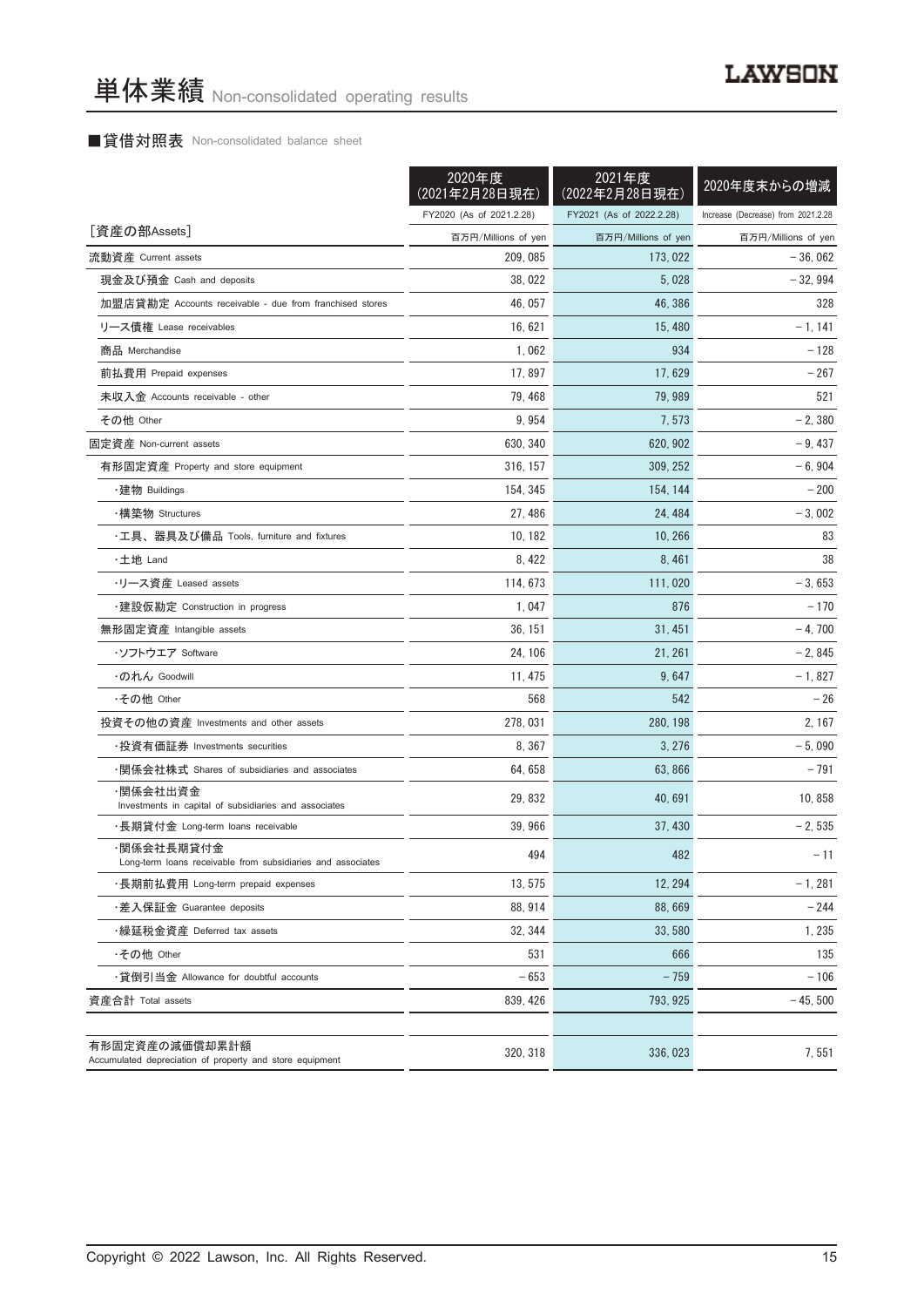#### ■貸借対照表 Non-consolidated balance sheet

|                                                                       | 2020年度<br>(2021年2月28日現在) | 2021年度<br>(2022年2月28日現在) | 2020年度末からの増減                       |
|-----------------------------------------------------------------------|--------------------------|--------------------------|------------------------------------|
|                                                                       | FY2020 (As of 2021.2.28) | FY2021 (As of 2022.2.28) | Increase (Decrease) from 2021.2.28 |
| [負債の部Liabilities]                                                     | 百万円/Millions of yen      | 百万円/Millions of yen      | 百万円/Millions of yen                |
| 流動負債 Current liabilities                                              | 384, 184                 | 363, 285                 | $-20,898$                          |
| 買掛金 Accounts payable - trade                                          | 106, 756                 | 101, 427                 | $-5,328$                           |
| 短期借入金 Short-term loans payable                                        | 38,070                   | 41,062                   | 2,992                              |
| 関係会社短期借入金<br>Short-term loans payable to subsidiaries and associates  | 35,050                   | 24, 730                  | $-10, 320$                         |
| 1年内返済予定の長期借入金<br>Current portion of long-term loans payable           |                          | 20,000                   | 20,000                             |
| リース債務 Lease obligations                                               | 35, 564                  | 35, 614                  | 49                                 |
| 未払金 Accounts payable - other                                          | 21, 581                  | 24, 676                  | 3,095                              |
| 未払法人税等 Income taxes payable                                           | 1,985                    | 5, 142                   | 3, 157                             |
| 未払費用 Accrued expenses                                                 | 2, 371                   | 2, 292                   | $-78$                              |
| 預り金 Deposits received                                                 | 132, 989                 | 102, 241                 | $-30,748$                          |
| 賞与引当金 Provision for bonuses                                           | 2,942                    | 3,048                    | 106                                |
| その他 Other                                                             | 6,873                    | 3,049                    | $-3,823$                           |
| 固定負債 Non-current liabilities                                          | 220, 264                 | 197, 345                 | $-22,919$                          |
| 長期借入金 Long-term loans payable                                         | 50,000                   | 30,000                   | $-20,000$                          |
| リース債務 Lease obligations                                               | 105, 735                 | 102, 414                 | $-3,320$                           |
| 退職給付引当金 Provision for retirement benefits                             | 13,553                   | 14,360                   | 807                                |
| 役員退職慰労引当金<br>Provision for retirement benefits to executive officers  | 200                      | 151                      | $-49$                              |
| 資産除去債務 Asset retirement obligations                                   | 31,803                   | 32, 795                  | 991                                |
| その他 Other                                                             | 18, 971                  | 17, 623                  | $-1, 347$                          |
| 負債合計 Total liabilities                                                | 604, 449                 | 560, 631                 | $-43, 817$                         |
| [純資産の部Net assets]                                                     |                          |                          |                                    |
| 株主資本 Shareholders' equity                                             | 233, 069                 | 231, 409                 | $-1,660$                           |
| 資本金 Capital stock                                                     | 58, 506                  | 58, 506                  |                                    |
| 資本剰余金 Capital surplus                                                 | 47, 760                  | 47, 761                  | 0                                  |
| ・資本準備金 Legal capital surplus                                          | 47,696                   | 47,696                   |                                    |
| ・その他資本剰余金 Other capital surplus                                       | 64                       | 64                       | 0                                  |
| 利益剰余金 Retained earnings                                               | 127, 793                 | 126, 114                 | $-1,678$                           |
| ・利益準備金 Legal retained earnings                                        | 727                      | 727                      |                                    |
| ・別途積立金 General reserve                                                | 50,000                   | 50.000                   |                                    |
| ・繰越利益剰余金 Retained earnings brought forward                            | 77,065                   | 75, 387                  | $-1,678$                           |
| 自己株式 Treasury shares                                                  | $-991$                   | $-973$                   | 17                                 |
| 評価・換算差額等 Valuation and translation adjustments                        | 1,574                    | 1,516                    | $-57$                              |
| その他有価証券評価差額金<br>Valuation difference on available-for-sale securities | 1,782                    | 1,585                    | $-196$                             |
| 土地再評価差額金 Revaluation reserve for land                                 | $-207$                   | $-69$                    | 138                                |
| 新株予約権 Subscription rights to shares                                   | 333                      | 368                      | 34                                 |
| 純資産合計 Net assets                                                      | 234, 977                 | 233, 294                 | $-1,682$                           |
| 負債純資産合計 Liabilities and net assets                                    | 839, 426                 | 793, 925                 | $-45,500$                          |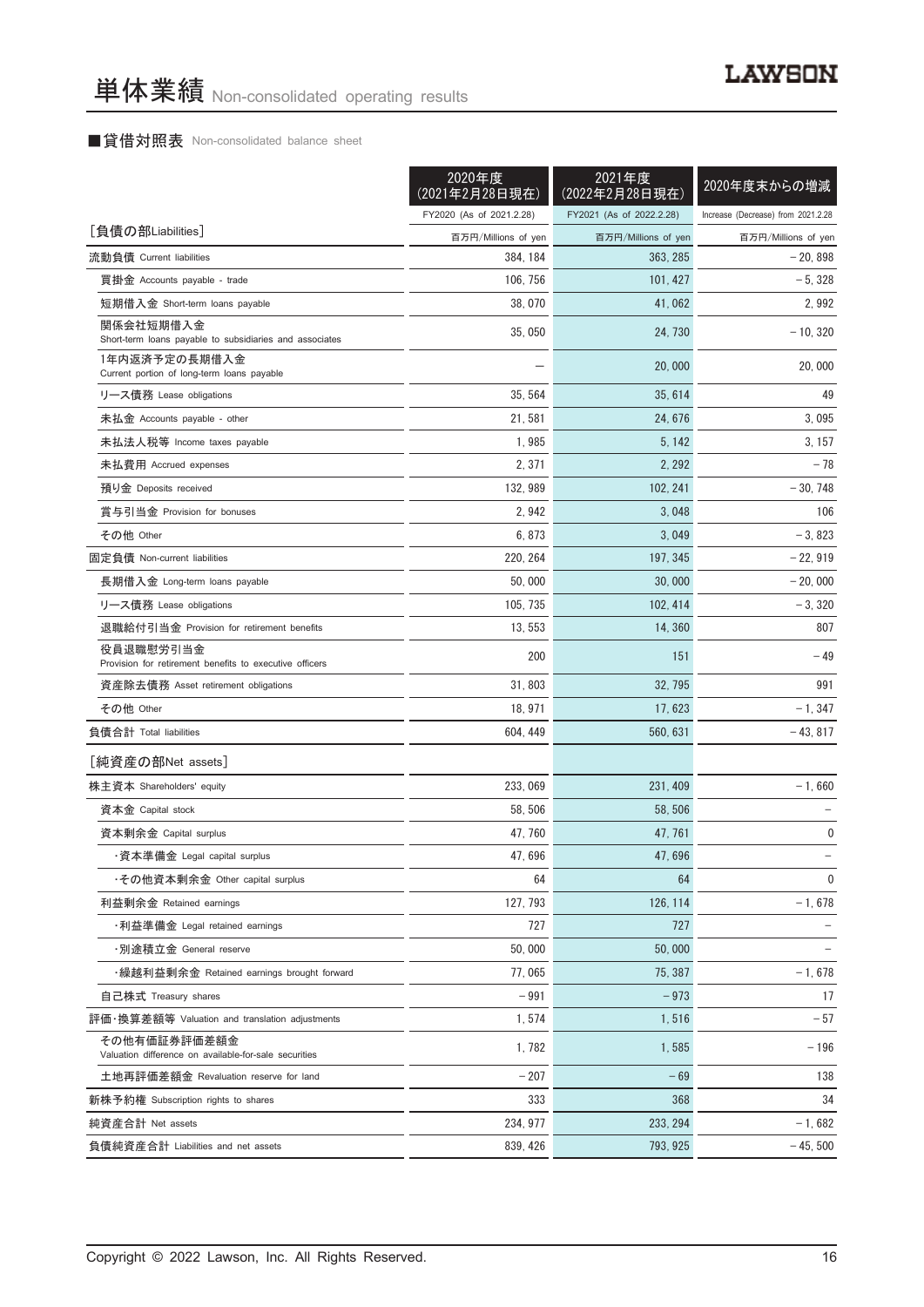#### ■国内コンビニエンスストアの店舗数の推移 Number of convenience stores in Japan \*1

|                                          | 2020年度/FY2020          |                     | 2021年度/FY2021          |                     | 2022年度(計画)/FY2022 (Forecast) |                     |
|------------------------------------------|------------------------|---------------------|------------------------|---------------------|------------------------------|---------------------|
|                                          | $2020.3.1 - 2021.2.28$ |                     | $2021.3.1 - 2022.2.28$ |                     | $2022.3.1 - 2023.2.28$       |                     |
| 単体 Non-consolidated                      |                        | 「ローソン」「ナチュラルローソン」のみ |                        | 「ローソン」「ナチュラルローソン」のみ |                              | 「ローソン」「ナチュラルローソン」のみ |
| 開店 Opening (店/Store)                     | 350                    | 346                 | 461                    | 459                 | 285                          | 275                 |
| 閉店 Closure (店/Store)                     | 328                    | 261                 | 298                    | 286                 | 240                          | 230                 |
| うち置換 (-) *2 Re-location (-)              | 42                     | 41                  | 58                     | 58                  |                              |                     |
| 純増減<br>Net Increase (Decrease) (店/Store) | 22                     | 85                  | 163                    | 173                 | 45                           | 45                  |
| 総店舗数 Total number of stores              | 13,893                 | 13, 214             | 14,056                 | 13, 387             | 14, 101                      | 13, 432             |
| グループ会社 Group company                     |                        |                     |                        |                     |                              |                     |
| 開店 Opening (店/Store)                     | 23                     |                     | 22                     |                     | 15                           |                     |
| 閉店 Closure (店/Store)                     | 13                     |                     | 5                      |                     | 10                           |                     |
| 純増減<br>Net Increase (Decrease) (店/Store) | 10                     |                     | 17                     |                     | 5                            |                     |
| 総店舗数 Total number of stores              | 583                    |                     | 600                    |                     | 605                          |                     |
| グループ計 Total                              |                        |                     |                        |                     |                              |                     |
| 開店 Opening (店/Store)                     | 373                    |                     | 483                    |                     | 300                          |                     |
| 閉店 Closure (店/Store)                     | 341                    |                     | 303                    |                     | 250                          |                     |
| 純増減<br>Net Increase (Decrease) (店/Store) | 32                     |                     | 180                    |                     | 50                           |                     |
| 総店舗数 Total number of stores              | 14, 476                |                     | 14,656                 |                     | 14,706                       |                     |

(注)

\*1 当社グループの運営するコンビニエンスストアの店舗数であり、 (株)ローソン高知、 (株)ローソン南九州、 (株)ローソン沖縄の運営する店舗数を含み ます。

\*2 立地の移転を行う為に閉鎖した店舗数です。

Notes:

\*1 The number of stores is a total number of stores operated by the Lawson group including the number of stores operated by Lawson Kochi, Inc., Lawson Minamikyushu, Inc. and Lawson Okinawa, Inc.

\*2 It states number of stores closed for relocation purpose.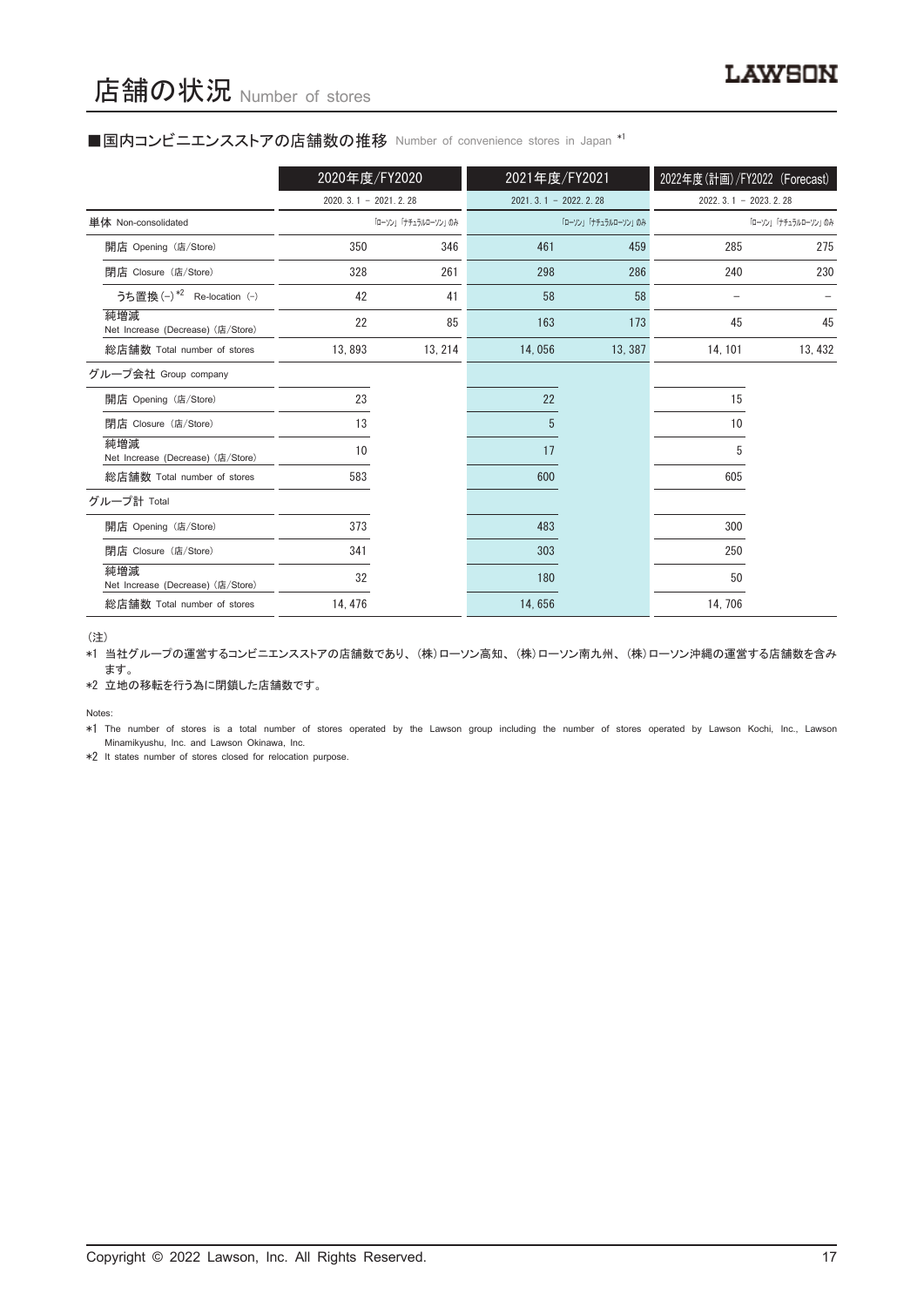# 店舗の状況 Number of stores

# ■国内コンビニエンスストア店舗数 Number of convenience stores in Japan by store type

|                                                                     | 2021年2月        |           | 2022年2月        |           | 期中増減店舗数                 |
|---------------------------------------------------------------------|----------------|-----------|----------------|-----------|-------------------------|
|                                                                     | February, 2021 |           | February, 2022 |           | Net increase (Decrease) |
|                                                                     | 店/Store        | 構成比/Share | 店/Store        | 構成比/Share | 店/Store                 |
| 株式会社ローソン Lawson, Inc.                                               |                |           |                |           |                         |
| 直営店 Company-operated stores                                         |                |           |                |           |                         |
| ローソン LAWSON                                                         | 221            | 1.5%      | 201            | 1.4%      | $-20$                   |
| ナチュラルローソン NATURAL LAWSON                                            | 18             | 0.1%      | 10             | 0.1%      | $-8$                    |
| 加盟店 Franchised stores                                               |                |           |                |           |                         |
| Bタイプ Type B                                                         | 1,786          | 12.3%     | 1,956          | 13.3%     | 170                     |
| Gタイプ Type G                                                         | 1,320          | 9.1%      | 1.277          | 8.7%      | $-43$                   |
| Cタイプ Type C                                                         | 9,744          | 67.3%     | 9,817          | 67.0%     | 73                      |
| ナチュラルローソン NATURAL LAWSON                                            | 125            | 0.9%      | 126            | 0.9%      | $\mathbf{1}$            |
| ローソンストア100 LAWSON STORE100                                          | 679            | 4.7%      | 669            | 4.6%      | $-10$                   |
| 小計 Subtotal                                                         | 13,893         | 96.0%     | 14,056         | 95.9%     | 163                     |
| 株式会社ローソン高知 Lawson Kochi, Inc.                                       |                |           |                |           |                         |
| 直営店 Company-operated stores                                         | 4              | $0.0\%$   | $6\phantom{1}$ | 0.0%      | $\overline{2}$          |
| 加盟店 Franchised stores                                               | 135            | 0.9%      | 132            | 0.9%      | $-3$                    |
| 小計 Subtotal                                                         | 139            | 1.0%      | 138            | 0.9%      | $-1$                    |
| 株式会社ローソン南九州 Lawson Minamikyushu, Inc.                               |                |           |                |           |                         |
| 直営店 Company-operated stores                                         | $\overline{2}$ | 0.0%      | $\overline{2}$ | 0.0%      |                         |
| 加盟店 Franchised stores                                               | 197            | 1.4%      | 200            | 1.4%      | 3                       |
| 小計 Subtotal                                                         | 199            | 1.4%      | 202            | 1.4%      | 3                       |
| 株式会社ローソン沖縄 Lawson Okinawa, Inc.                                     |                |           |                |           |                         |
| 直営店 Company-operated stores                                         | 3              | $0.0\%$   | 3              | 0.0%      |                         |
| 加盟店 Franchised stores                                               | 242            | 1.7%      | 257            | 1.8%      | 15                      |
| 小計 Subtotal                                                         | 245            | 1.7%      | 260            | 1.8%      | 15                      |
| 国内コンビニエンスストアグループ店舗数計<br>Total number of convenience stores in Japan | 14, 476        | 100.0%    | 14,656         | 100.0%    | 180                     |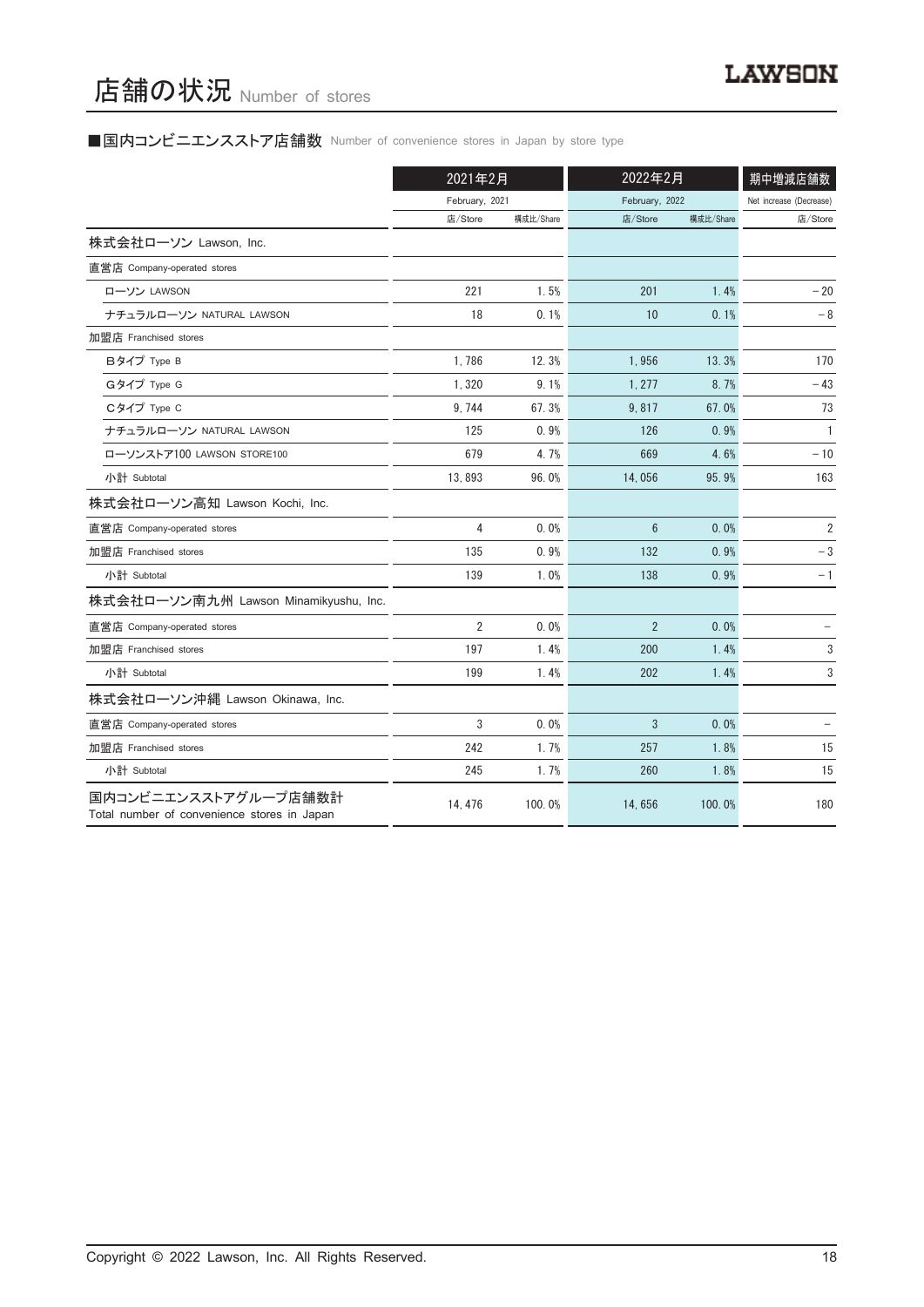#### ■都道府県別店舗分布状況 Number of convenience stores by region and prefecture

|                |              |         | 2021年2月                  |         |               | 2022年2月                  |         |                          | 期中増減店舗数                  |                   |
|----------------|--------------|---------|--------------------------|---------|---------------|--------------------------|---------|--------------------------|--------------------------|-------------------|
|                |              |         | February, 2021           |         |               | February, 2022           |         |                          | Net increase (Decrease)  |                   |
|                |              | ローソン    | ローソンストア100               | 計       | ローソン          | ローソンストア100               | 計       | ローソン                     | ローソンストア100               | 計                 |
|                |              | LAWSON  | LAWSON STORE100          | Total   | <b>LAWSON</b> | LAWSON STORE100          | Total   | LAWSON                   | LAWSON STORE100          | Total             |
|                |              | 店/Store | 店/Store                  | 店/Store | 店/Store       | 店/Store                  | 店/Store | 店/Store                  | 店/Store                  | 店/Store           |
| 北海道 Hokkaido   | 北海道 Hokkaido | 679     | $\qquad \qquad -$        | 679     | 675           | $\qquad \qquad -$        | 675     | $-4$                     |                          | $-4$              |
| 東北 Tohoku      | 青森 Aomori    | 278     | $\overline{\phantom{a}}$ | 278     | 279           |                          | 279     | $\mathbf{1}$             | $\qquad \qquad -$        | $\mathbf{1}$      |
|                | 秋田 Akita     | 182     | $\overline{\phantom{a}}$ | 182     | 182           | $\qquad \qquad -$        | 182     | $\qquad \qquad -$        | $\qquad \qquad -$        |                   |
|                | 岩手 Iwate     | 182     | $\qquad \qquad -$        | 182     | 178           | $\qquad \qquad -$        | 178     | $-4$                     |                          | $-4$              |
|                | 宮城 Miyagi    | 255     | $\qquad \qquad -$        | 255     | 255           | -                        | 255     | $\overline{\phantom{0}}$ | $\overline{\phantom{0}}$ |                   |
|                | 山形 Yamagata  | 113     | $\overline{\phantom{a}}$ | 113     | 112           | $\qquad \qquad -$        | 112     | $-1$                     | $\overline{\phantom{a}}$ | $-1$              |
|                | 福島 Fukushima | 171     | $\overline{\phantom{a}}$ | 171     | 170           | $\qquad \qquad -$        | 170     | $-1$                     | $\qquad \qquad -$        | $-1$              |
|                | 小計 Subtotal  | 1, 181  | $\overline{\phantom{a}}$ | 1,181   | 1, 176        | $\qquad \qquad -$        | 1, 176  | $-5$                     | $\overline{\phantom{0}}$ | $-5$              |
| 関東 Kanto       | 栃木 Tochigi   | 199     | $\overline{\phantom{a}}$ | 199     | 197           | $\qquad \qquad -$        | 197     | $-2$                     | $\overline{\phantom{a}}$ | $-2$              |
|                | 群馬 Gunma     | 241     | $\overline{\phantom{a}}$ | 241     | 244           | $\qquad \qquad -$        | 244     | 3                        | $\overline{\phantom{0}}$ | $\sqrt{3}$        |
|                | 埼玉 Saitama   | 655     | 40                       | 695     | 653           | 39                       | 692     | $-2$                     | $-1$                     | $-3$              |
|                | 千葉 Chiba     | 562     | 42                       | 604     | 559           | 41                       | 600     | $-3$                     | $-1$                     | $-4$              |
|                | 茨城 Ibaraki   | 222     | 4                        | 226     | 216           | $\mathbf{1}$             | 217     | $-6$                     | $-3$                     | $-9$              |
|                | 東京 Tokyo     | 1,454   | 238                      | 1,692   | 1,448         | 235                      | 1,683   | $-6$                     | $-3$                     | $-9$              |
|                | 神奈川 Kanagawa | 964     | 112                      | 1,076   | 966           | 111                      | 1,077   | $\overline{2}$           | $-1$                     | $\mathbf{1}$      |
|                | 小計 Subtotal  | 4, 297  | 436                      | 4,733   | 4, 283        | 427                      | 4,710   | $-14$                    | $-9$                     | $-23$             |
| 甲信越 Koshinetsu | 新潟 Niigata   | 230     | $\overline{\phantom{m}}$ | 230     | 226           | -                        | 226     | $-4$                     | $\qquad \qquad -$        | $-4$              |
|                | 山梨 Yamanashi | 137     | $\overline{\phantom{a}}$ | 137     | 137           | -                        | 137     | $\overline{\phantom{m}}$ | $\overline{\phantom{a}}$ | $\qquad \qquad -$ |
|                | 長野 Nagano    | 174     | $\overline{\phantom{a}}$ | 174     | 174           | $\qquad \qquad -$        | 174     | $\qquad \qquad -$        | $\qquad \qquad -$        |                   |
|                | 小計 Subtotal  | 541     | $\overline{\phantom{a}}$ | 541     | 537           | -                        | 537     | $-4$                     | $\overline{\phantom{0}}$ | $-4$              |
| 北陸 Hokuriku    | 石川 Ishikawa  | 104     | $\overline{\phantom{a}}$ | 104     | 103           | $\qquad \qquad -$        | 103     | $-1$                     | $\overline{\phantom{a}}$ | $-1$              |
|                | 富山 Toyama    | 183     | $\qquad \qquad -$        | 183     | 181           | -                        | 181     | $-2$                     | $\qquad \qquad -$        | $-2$              |
|                | 福井 Fukui     | 109     | $\qquad \qquad -$        | 109     | 107           |                          | 107     | $-2$                     |                          | $-2$              |
|                | 小計 Subtotal  | 396     | $\overline{\phantom{a}}$ | 396     | 391           |                          | 391     | $-5$                     | $\qquad \qquad -$        | $-5$              |
| 東海 Tokai       | 静岡 Shizuoka  | 281     | $\overline{\phantom{m}}$ | 281     | 275           | $\qquad \qquad -$        | 275     | $-6$                     | $\qquad \qquad -$        | $-6$              |
|                | 愛知 Aichi     | 633     | 90                       | 723     | 627           | 90                       | 717     | $-6$                     | $\overline{\phantom{a}}$ | $-6$              |
|                | 岐阜 Gifu      | 178     | 5                        | 183     | 176           | 5                        | 181     | $-2$                     | $\overline{\phantom{a}}$ | $-2$              |
|                | 三重 Mie       | 137     | $\overline{\phantom{a}}$ | 137     | 136           | $\overline{\phantom{a}}$ | 136     | $-1$                     | $\qquad \qquad -$        | $-1$              |
|                | 小計 Subtotal  | 1,229   | 95                       | 1,324   | 1, 214        | 95                       | 1,309   | $-15$                    | $\overline{\phantom{a}}$ | $-15$             |

(注)

\* ローソンの店舗数には、 「ローソン」 「ナチュラルローソン」を含みます。

Note:

\* The number of stores of LAWSON includes LAWSON and NATURAL LAWSON.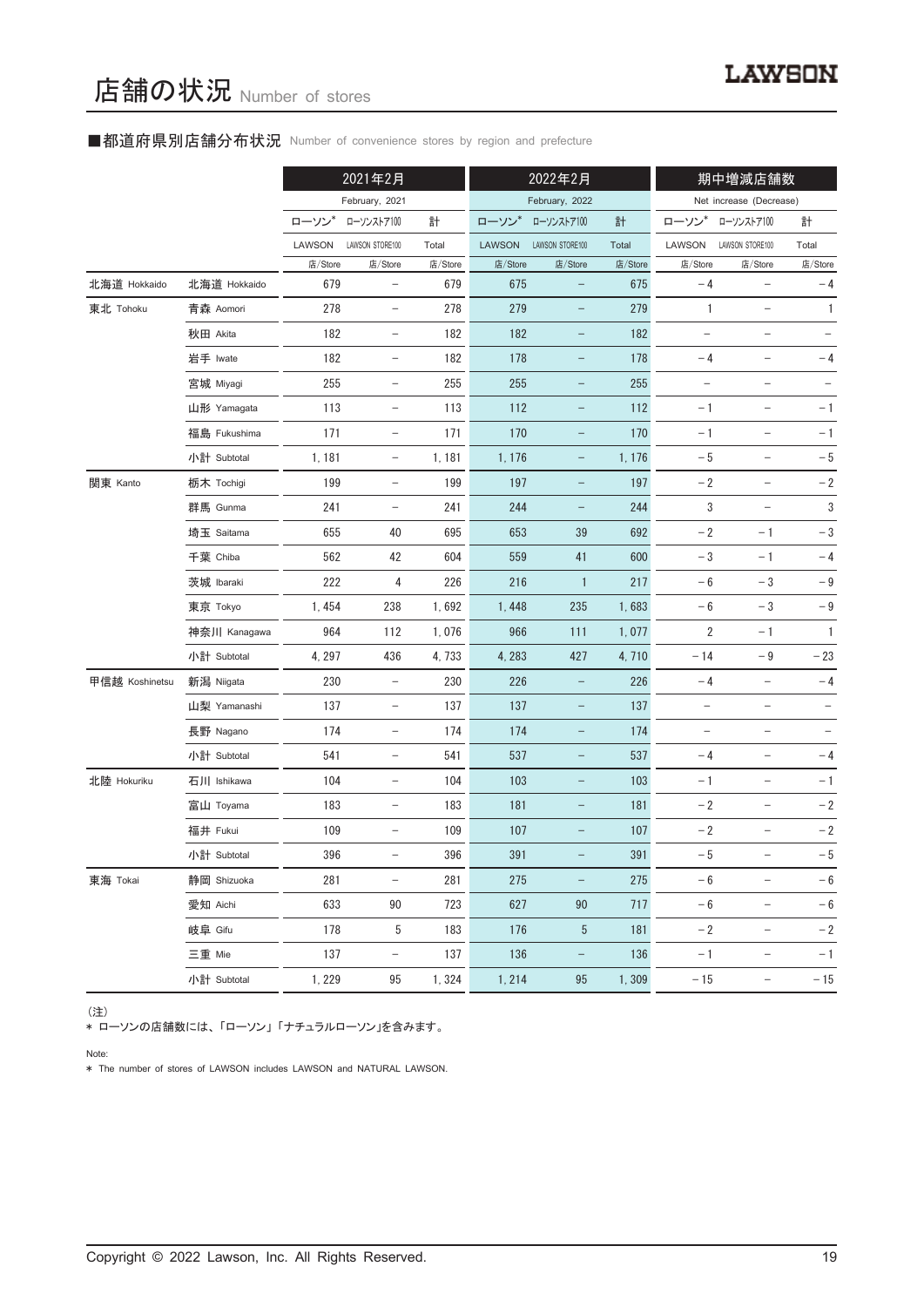#### ■都道府県別店舗分布状況 Number of convenience stores by region and prefecture

|            |                                                                     |         | 2021年2月                  |         |               | 2022年2月                  |         |                          | 期中増減店舗数                           |                          |
|------------|---------------------------------------------------------------------|---------|--------------------------|---------|---------------|--------------------------|---------|--------------------------|-----------------------------------|--------------------------|
|            |                                                                     |         | February, 2021           |         |               | February, 2022           |         |                          | Net increase (Decrease)           |                          |
|            |                                                                     | ローソン*   | ローソンストア100               | 計       | ローソン*         | ローソンストア100               | 計       | ローソン*                    | ローソンストア100                        | 計                        |
|            |                                                                     | LAWSON  | LAWSON STORE100          | Total   | <b>LAWSON</b> | LAWSON STORE100          | Total   | LAWSON                   | LAWSON STORE100                   | Total                    |
|            |                                                                     | 店/Store | 店/Store                  | 店/Store | 店/Store       | 店/Store                  | 店/Store | 店/Store                  | 店/Store                           | 店/Store                  |
| 近畿 Kinki   | 京都 Kyoto                                                            | 297     | 24                       | 321     | 307           | 22                       | 329     | 10                       | $-2$                              | 8                        |
|            | 滋賀 Shiga                                                            | 155     | $\overline{\phantom{a}}$ | 155     | 154           | $\qquad \qquad -$        | 154     | $-1$                     | $\qquad \qquad -$                 | $-1$                     |
|            | 奈良 Nara                                                             | 137     | $\overline{\phantom{a}}$ | 137     | 138           |                          | 138     | 1                        |                                   | $\mathbf{1}$             |
|            | 和歌山 Wakayama                                                        | 152     | $\qquad \qquad -$        | 152     | 153           |                          | 153     | 1                        |                                   | 1                        |
|            | 大阪 Osaka                                                            | 1,019   | 94                       | 1, 113  | 1,080         | 95                       | 1, 175  | 61                       | 1                                 | 62                       |
|            | 兵庫 Hyogo                                                            | 633     | 30                       | 663     | 668           | 30                       | 698     | 35                       | $\overline{\phantom{0}}$          | 35                       |
|            | 小計 Subtotal                                                         | 2,393   | 148                      | 2,541   | 2,500         | 147                      | 2,647   | 107                      | $-1$                              | 106                      |
| 中国 Chugoku | 岡山 Okayama                                                          | 211     | $\overline{\phantom{0}}$ | 211     | 235           |                          | 235     | 24                       |                                   | 24                       |
|            | 広島 Hiroshima                                                        | 244     | $\overline{\phantom{a}}$ | 244     | 297           | $\overline{\phantom{0}}$ | 297     | 53                       | $\qquad \qquad -$                 | 53                       |
|            | 山口 Yamaguchi                                                        | 120     | $\overline{\phantom{a}}$ | 120     | 127           | $\overline{\phantom{0}}$ | 127     | $\overline{7}$           | $\qquad \qquad -$                 | $\overline{7}$           |
|            | 鳥取 Tottori                                                          | 136     | $\qquad \qquad -$        | 136     | 136           |                          | 136     |                          |                                   |                          |
|            | 島根 Shimane                                                          | 142     | $\overline{\phantom{a}}$ | 142     | 141           | $\qquad \qquad -$        | 141     | $-1$                     | $\qquad \qquad -$                 | $-1$                     |
|            | 小計 Subtotal                                                         | 853     | $\overline{\phantom{a}}$ | 853     | 936           | $\qquad \qquad -$        | 936     | 83                       | $\qquad \qquad -$                 | 83                       |
| 四国 Shikoku | 香川 Kagawa                                                           | 132     | $\overline{\phantom{a}}$ | 132     | 132           |                          | 132     |                          |                                   |                          |
|            | 愛媛 Ehime                                                            | 212     | $\overline{\phantom{0}}$ | 212     | 212           | -                        | 212     | $\qquad \qquad -$        | $\qquad \qquad -$                 | $\overline{\phantom{0}}$ |
|            | 徳島 Tokushima                                                        | 135     | $\overline{\phantom{a}}$ | 135     | 135           | $\qquad \qquad -$        | 135     | $\overline{\phantom{a}}$ | $\qquad \qquad -$                 |                          |
|            | 高知 Kochi                                                            | 139     | $\overline{\phantom{a}}$ | 139     | 138           | $\qquad \qquad -$        | 138     | $-1$                     | $\qquad \qquad -$                 | $-1$                     |
|            | 小計 Subtotal                                                         | 618     | $\overline{\phantom{0}}$ | 618     | 617           | $\overline{\phantom{0}}$ | 617     | $-1$                     | $\overline{\phantom{0}}$          | $-1$                     |
| 九州 Kyushu  | 福岡 Fukuoka                                                          | 515     | $\overline{\phantom{a}}$ | 515     | 529           | $\qquad \qquad -$        | 529     | 14                       | $\hspace{0.1in} - \hspace{0.1in}$ | 14                       |
|            | 佐賀 Saga                                                             | 75      | $\overline{\phantom{a}}$ | 75      | 75            | $\qquad \qquad -$        | 75      | $\bar{ }$                | $\qquad \qquad -$                 |                          |
|            | 長崎 Nagasaki                                                         | 112     | $\qquad \qquad -$        | 112     | 125           |                          | 125     | 13                       | $\overline{\phantom{0}}$          | 13                       |
|            | 大分 Oita                                                             | 193     | $\qquad \qquad -$        | 193     | 197           |                          | 197     | 4                        |                                   | 4                        |
|            | 熊本 Kumamoto                                                         | 160     | $\overline{\phantom{a}}$ | 160     | 161           | -                        | 161     | 1                        | $\overline{\phantom{0}}$          | $\mathbf{1}$             |
|            | 宮崎 Miyazaki                                                         | 111     | $\qquad \qquad -$        | 111     | 109           |                          | 109     | $-2$                     | $\qquad \qquad -$                 | $-2$                     |
|            | 鹿児島 Kagoshima                                                       | 199     | $\qquad \qquad -$        | 199     | 202           |                          | 202     | 3                        | $\overline{\phantom{0}}$          | 3                        |
|            | 小計 Subtotal                                                         | 1,365   | $\overline{\phantom{a}}$ | 1,365   | 1,398         | $\qquad \qquad -$        | 1,398   | 33                       | $\overline{\phantom{a}}$          | 33                       |
| 沖縄 Okinawa | 沖縄 Okinawa                                                          | 245     | $\overline{\phantom{a}}$ | 245     | 260           | $\qquad \qquad -$        | 260     | 15                       | $\overline{\phantom{0}}$          | 15                       |
|            | 国内コンビニエンスストアグループ店舗数計<br>Total number of convenience stores in Japan | 13, 797 | 679                      | 14, 476 | 13,987        | 669                      | 14,656  | 190                      | $-10$                             | 180                      |

(注)

\* ローソンの店舗数には、 「ローソン」 「ナチュラルローソン」 を含みます。

Note:

\* The number of stores of LAWSON includes LAWSON and NATURAL LAWSON.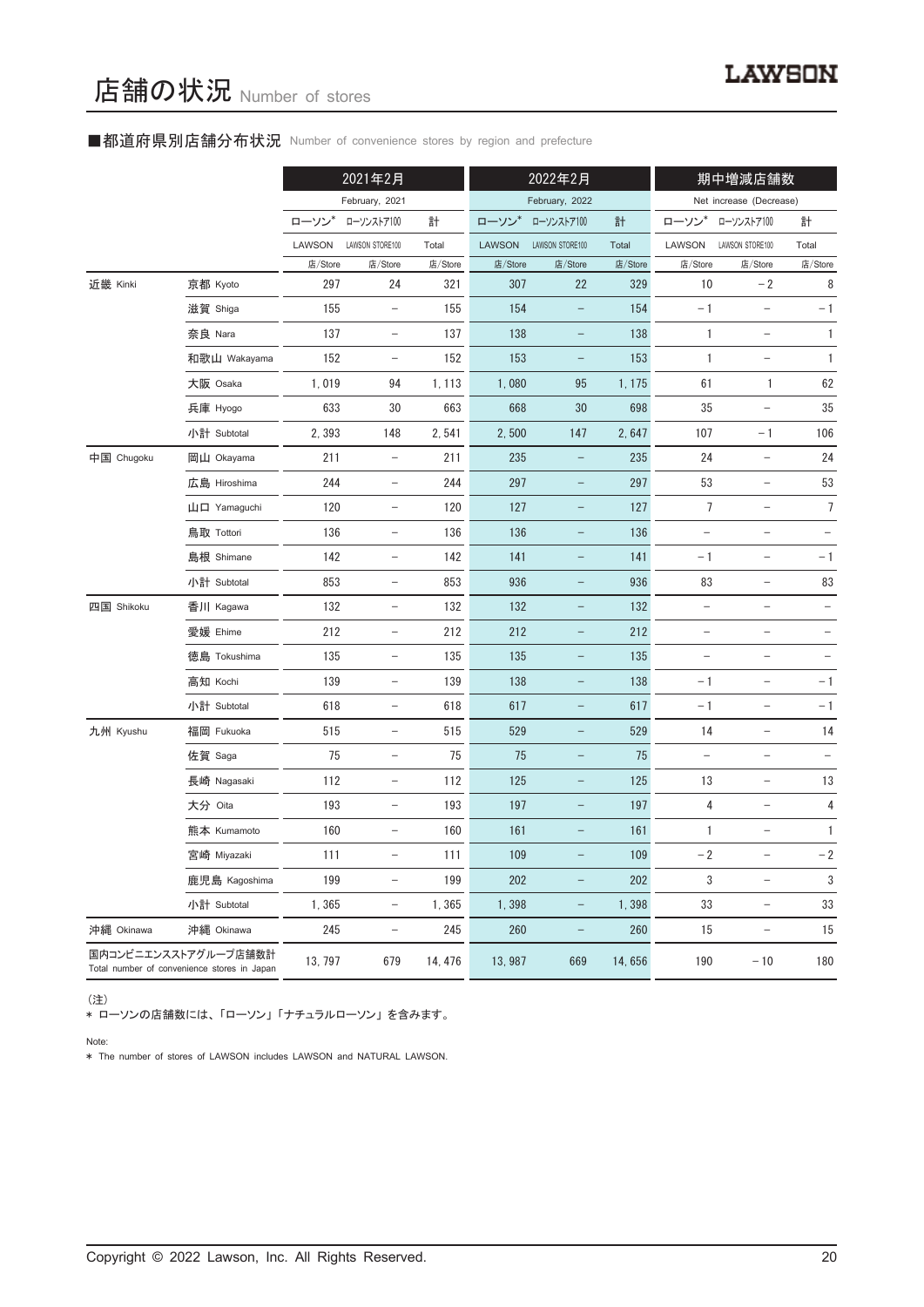#### ■海外コンビニエンスストア店舗数 Number of convenience stores abroad

|             |                                                                                        | 2020年2月        | 2021年2月        | 2022年2月        | 期中増減店舗数                 |
|-------------|----------------------------------------------------------------------------------------|----------------|----------------|----------------|-------------------------|
|             |                                                                                        | February, 2020 | February, 2021 | February, 2022 | Net increase (Decrease) |
|             |                                                                                        | 店/Store        | 店/Store        | 店/Store        | 店/Store                 |
| 中国<br>China | 上海市とその周辺地域(上海市、浙江省、江蘇省)<br>Shanghai and surrounding area (Shanghai, Zhejiang, Jiangsu) | 1,574          | 1,826          | 2,349          | 523                     |
|             | 重慶市とその周辺地域(重慶市、四川省)<br>Chongqing and surrounding area (Chongqing, Sichuan)             | 235            | 341            | 489            | 148                     |
|             | 遼寧省 (瀋陽市、大連市) Liaoning (Shenyang, Dalian)                                              | 218            | 327            | 461            | 134                     |
|             | 北京市とその周辺地域(北京市、天津市、河北省)<br>Beijing and surrounding area (Beijing, Tianjin, Hebei)      | 153            | 215            | 343            | 128                     |
|             | 湖北省(武漢市など)<br>Hubei (including Wuhan)                                                  | 401            | 441            | 526            | 85                      |
|             | 安徽省 (合肥市など)<br>Anhui (including Hefei)                                                 | 50             | 106            | 175            | 69                      |
|             | 湖南省(長沙市など)<br>Hunan (including Changsha)                                               | 15             | 65             | 117            | 52                      |
|             | 海南省(海口市など)<br>Hainan (including Haikou)                                                |                | 23             | 100            | 77                      |
|             | 小計 Subtotal                                                                            | 2.646          | 3.344          | 4,560          | 1,216                   |
| タイ Thailand |                                                                                        | 133            | 140            | 166            | 26                      |
|             | インドネシア Indonesia                                                                       | 72             | 68             | 65             | $-3$                    |
|             | フィリピン Philippines                                                                      | 65             | 67             | 69             | $\overline{2}$          |
|             | 米国 United States of America ハワイ州 Hawaii                                                | $\overline{2}$ | $\overline{2}$ | $\overline{2}$ |                         |
|             | 海外コンビニエンスストア店舗数計<br>Total number of convenience stores abroad                          | 2.918          | 3,621          | 4,862          | 1, 241                  |

#### ■その他セグメントの運営する店舗数 Number of stores of other segments

|                                                 | 2020年2月        | 2021年2月        | 2022年2月        | 期中増減店舗数                 |
|-------------------------------------------------|----------------|----------------|----------------|-------------------------|
|                                                 | February, 2020 | February, 2021 | February, 2022 | Net increase (Decrease) |
|                                                 | 店/Store        | 店/Store        | 店/Store        | 店/Store                 |
| 株式会社成城石井*1<br>SEIJO ISHII CO., LTD.             | 154            | 164            | 169            | 5                       |
|                                                 |                |                |                |                         |
| 株式会社ローソンエンタテインメント<br>Lawson Entertainment, Inc. | 56             | 57             | 55             | $-2$                    |
|                                                 |                |                |                |                         |
| ユナイテッド・シネマ株式会社*2<br>United Cinemas Co., Ltd.    | 43             | 43             | 42             | $-1$                    |

(注)

、……<br>\*1 (株)成城石井については、直営の成城石井店舗のみを記載しております。

\*2 ユナイテッド・シネマ(株)については、劇場数を記載しております。

Notes:

\*1 For SEIJO ISHII CO., LTD., it states number of its company-operated stores only.

\*2 For United Cinemas Co., Ltd., it states number of theaters.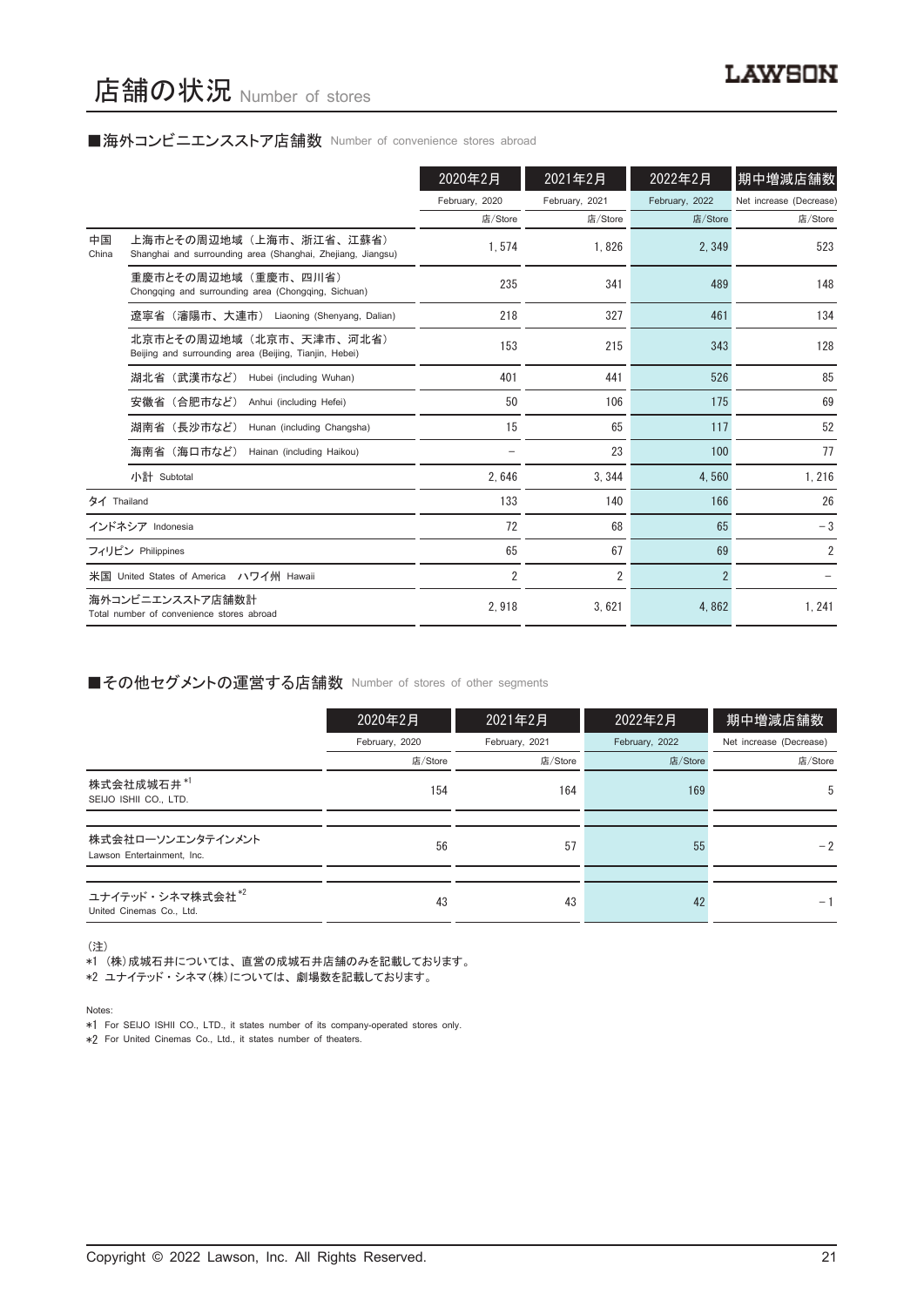### ■既存店売上高前年比及び既存店総荒利益高前年比 Net sales and gross profit of existing stores

|                                                               | 2020年度/FY2020 | 2021年度/FY2021 | 2022年度(計画)/FY2022 (Forecast) |                |  |  |
|---------------------------------------------------------------|---------------|---------------|------------------------------|----------------|--|--|
|                                                               | 通期/Full year  | 通期/Full year  | 第2四半期累計期間/1H                 | 通期計画/Full year |  |  |
|                                                               | 前年比/YoY       | 前年比/YoY       | 前年比/YoY                      | 前年比/YoY        |  |  |
| 売上高 Net sales *2                                              | 92.7%         | 101.1%        | 102.0%                       | 103.0%         |  |  |
| 客数 Number of customers                                        | 85.8%         | 98.7%         |                              |                |  |  |
| 客単価 Spending per customer                                     | 108.0%        | 102.5%        |                              |                |  |  |
| 売上高(チケット等含む)<br>Net sales (including tickets, etc.)           | 90.4%         | 102.0%        | 102.0%                       | 103.0%         |  |  |
| 総荒利益高 Gross profit                                            | 89.4%         | 101.0%        | 102.7%                       | 104.3%         |  |  |
| 売上高(ローソンストア100含む) *2<br>Net sales (including LAWSON STORE100) | 93.0%         | 100.6%        |                              |                |  |  |

■平均日販 Average daily sales per store

|               | 2020年度/FY2020       | 2021年度/FY2021       |
|---------------|---------------------|---------------------|
|               | 通期/Full year        | 通期/Full year        |
|               | 千円/Thousands of ven | 千円/Thousands of yen |
| 全店 All stores | 486                 | 498                 |
| 新店 New stores | 463                 | 473                 |

■全店客数及び客単価 Average number of customers and average spending per customer (All stores)

|                           | 2020年度/FY2020   | 2021年度/FY2021   |
|---------------------------|-----------------|-----------------|
|                           | 通期/Full year    | 通期/Full year    |
|                           | 人、円/Person, Yen | 人、円/Person, Yen |
| 客数 Number of customers    | 657             | 652             |
| 客単価 Spending per customer | 740             | 763             |

■全店商品別販売構成の推移及び総荒利益率の状況 Sales and gross profit margin by merchandise category at store level (All stores)

|                            | 2020年度/FY2020          |        |                                    | 2021年度/FY2021          |        |                                    | 2022年度(計画)/FY2022 (Forecast) |                              |  |
|----------------------------|------------------------|--------|------------------------------------|------------------------|--------|------------------------------------|------------------------------|------------------------------|--|
|                            | 通期/Full year           |        |                                    | 通期/Full year           |        |                                    | 第2四半期累計期間/1H                 | 通期計画/Full year               |  |
|                            | 十億円<br>Billions of yen | 構成比    | 総荒利益率<br>Share Gross Profit Margin | 十億円<br>Billions of yen | 構成比    | 総荒利益率<br>Share Gross Profit Margin | 総荒利益率<br>Gross Profit Margin | 総荒利益率<br>Gross Profit Margin |  |
| ファストフード Fast foods         | 452.8                  | 22.1%  | 39.2%                              | 470.4                  | 22.3%  | 39.6%                              |                              |                              |  |
| 日配食品 Daily delivered foods | 309.3                  | 15.1%  | 34.6%                              | 312.9                  | 14.9%  | 34.6%                              |                              |                              |  |
| 加工食品 Processed foods       | 1.096.3                | 53.4%  | 23.2%                              | 1.135.3                | 53.9%  | 22.7%                              |                              |                              |  |
| うち、タバコ Cigarettes          | 559.6                  | 27.3%  | 11.0%                              | 601.1                  | 28.6%  | 11.0%                              |                              |                              |  |
| 非食品 Non-food products *3   | 192.1                  | 9.4%   | 49.7%                              | 186.7                  | 8.9%   | 49.9%                              | -                            |                              |  |
| 合計 Total                   | 2.050.6                | 100.0% | 31.0%                              | 2.105.4                | 100.0% | 30.7%                              | 30.9%                        | 31.1%                        |  |

分類 Category

| ファストフード Fast foods         | 米飯・麺・調理パン(サンドイッチ等)・デリカ・ファストフード等                                                                      |
|----------------------------|------------------------------------------------------------------------------------------------------|
|                            | Rice, noodles, bread, delicatessen items, over-the-counter fast foods, etc.                          |
| 日配食品 Daily delivered foods | ベーカリー・デザート・アイスクリーム・牛鮮食品等                                                                             |
|                            | Bakery items, desserts, ice creams, perishable foods (vegetables, fruits and meat), etc.             |
| 加工食品 Processed foods       | 飲料・酒類・タバコ・加工食品・菓子等 Soft drinks, alcoholic drinks, cigarettes, processed foods, confectioneries, etc. |
| 非食品 Non-food products      | 日用品・本・雑誌等 Daily necessities, books, magazines, etc.                                                  |

(注)

\*1 売上高(ローソンストア100含む)を除く上記の数値は、 (株)ローソンが運営する 「ローソン」 「ナチュラルローソン」 の合計です。 なお、 本頁の各数値 - には、エリアフランチャイズ各社 (株)ローソン高知、 (株)ローソン南九州、 (株)ローソン沖縄の数値は含んでおりません。<br>\*2 売上高は、チケット等の影響を除いた数値です。<br>\*3 非食品の総荒利益率は、手数料収入を含め算出しております。

Notes:

These figures except for Net sales (including LAWSON STORE100) are sums of total LAWSON and NATURAL LAWSON operated by Lawson, Inc. Furthermore,<br>results of area franchise companies (Lawson Kochi, Inc., Lawson Minamikyushu,

\*2 Net sales do not include the impact of tickets, etc.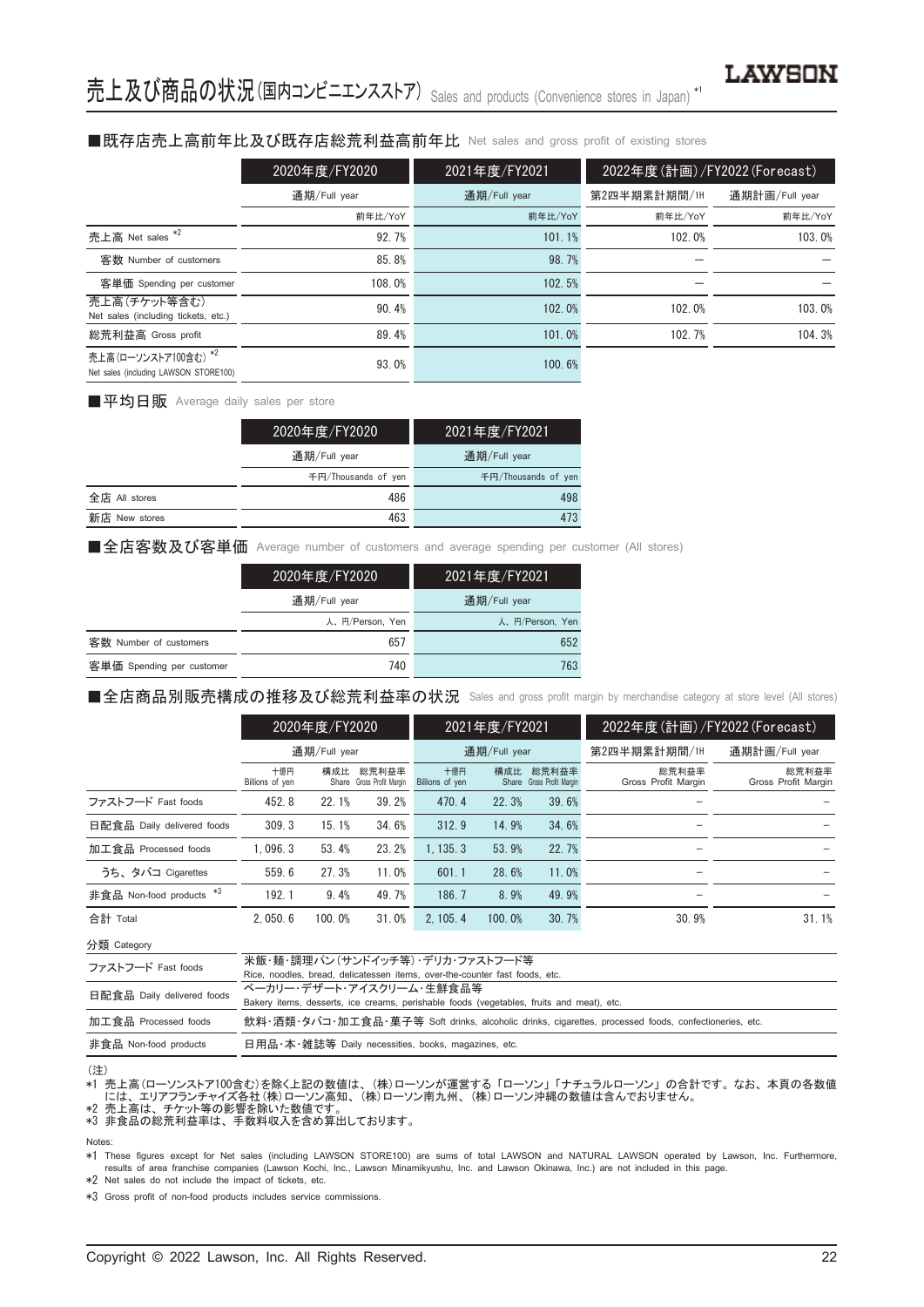#### ■酒・タバコ取扱店及び24時間営業店舗数 Liquor-licensed, cigarette-licensed, 24-hour operating equipped stores \*1

|                                  | 2020年度/FY2020 |                     | 2021年度/FY2021 |                     |
|----------------------------------|---------------|---------------------|---------------|---------------------|
|                                  | 通期/Full year  |                     | 通期/Full year  |                     |
|                                  | 店/Store       | 総店舗数に占める割合<br>Share | 店/Store       | 総店舗数に占める割合<br>Share |
| 酒取扱店 Liquor-licensed stores      | 13.367        | 96.2%               | 13.515        | 96.2%               |
| タバコ取扱店 Cigarette-licensed stores | 13.129        | 94.5%               | 13.312        | 94.7%               |
| 24時間営業店 24-hour operating stores | 12.745        | 91.7%               | 12.753        | 90.7%               |

#### ■収納代行業務の状況 (全店) Third party bill settlement (All stores) \*1

|                           | 2020年度/FY2020                       |         | 2021年度/FY2021                       |         |
|---------------------------|-------------------------------------|---------|-------------------------------------|---------|
|                           | 通期/Full year                        |         | 通期/Full year                        |         |
|                           | 百万円、百万件<br>Millions of yen, million | 前年比/YoY | 百万円、百万件<br>Millions of yen, million | 前年比/YoY |
| 収納金額 Transaction amount   | 2.465.058                           | 98.7%   | 2.442.029                           | 99.1%   |
| 取扱件数 Number of settlement | 211.2                               | 98.4%   | 204.6                               | 96.9%   |

#### ■国内コンビニエンスストア事業 グループ全店売上高 Total sales of convenience store business in Japan

|                          | 2020年度/FY2020<br>通期/Full year |         | 2021年度/FY2021       |         |
|--------------------------|-------------------------------|---------|---------------------|---------|
|                          |                               |         | 通期/Full year        |         |
|                          | 百万円/Millions of yen           | 前年比/YoY | 百万円/Millions of yen | 前年比/YoY |
| 単体 Non-consolidated      | 2, 165, 818                   | 94.3%   | 2, 211, 981         | 102.1%  |
| グループ会社 Group company *2  | 94.086                        | 62.2%   | 95, 270             | 101.3%  |
| チケット等取扱高 Tickets etc. *3 | 283, 431                      | 76.1%   | 310.171             | 109.4%  |
| 合計 Total                 | 2.543.336                     | 90.2%   | 2.617.423           | 102.9%  |

(注)

\*1 上記の数値は、 (株)ローソンが運営する 「ローソン」 「ナチュラルローソン」 「ローソンストア100」 の合計です。

\*2 グループ会社は、 (株)ローソン高知、 (株)ローソン南九州、 (株)ローソン沖縄の運営する店舗の売上高を合計しております。

\*3 チケット等取扱高は、 当社グループの運営する国内のコンビニエンスストア事業全て(単体及びグループ会社を含む)の取扱高を合計しております。

Notes:

\*1 These figures are sums of total LAWSON, NATURAL LAWSON and LAWSON STORE100 operated by Lawson, Inc.

\*2 For group company, it is a total sales of stores oprerated by Lawson Kochi, Inc., Lawson Minamikyushu, Inc. and Lawson Okinawa, Inc.

\*3 For tickets and others gross sale, it is a total gross sales of convenience store business in Japan (including non-consolidated and group companies) operated by Lawson group.